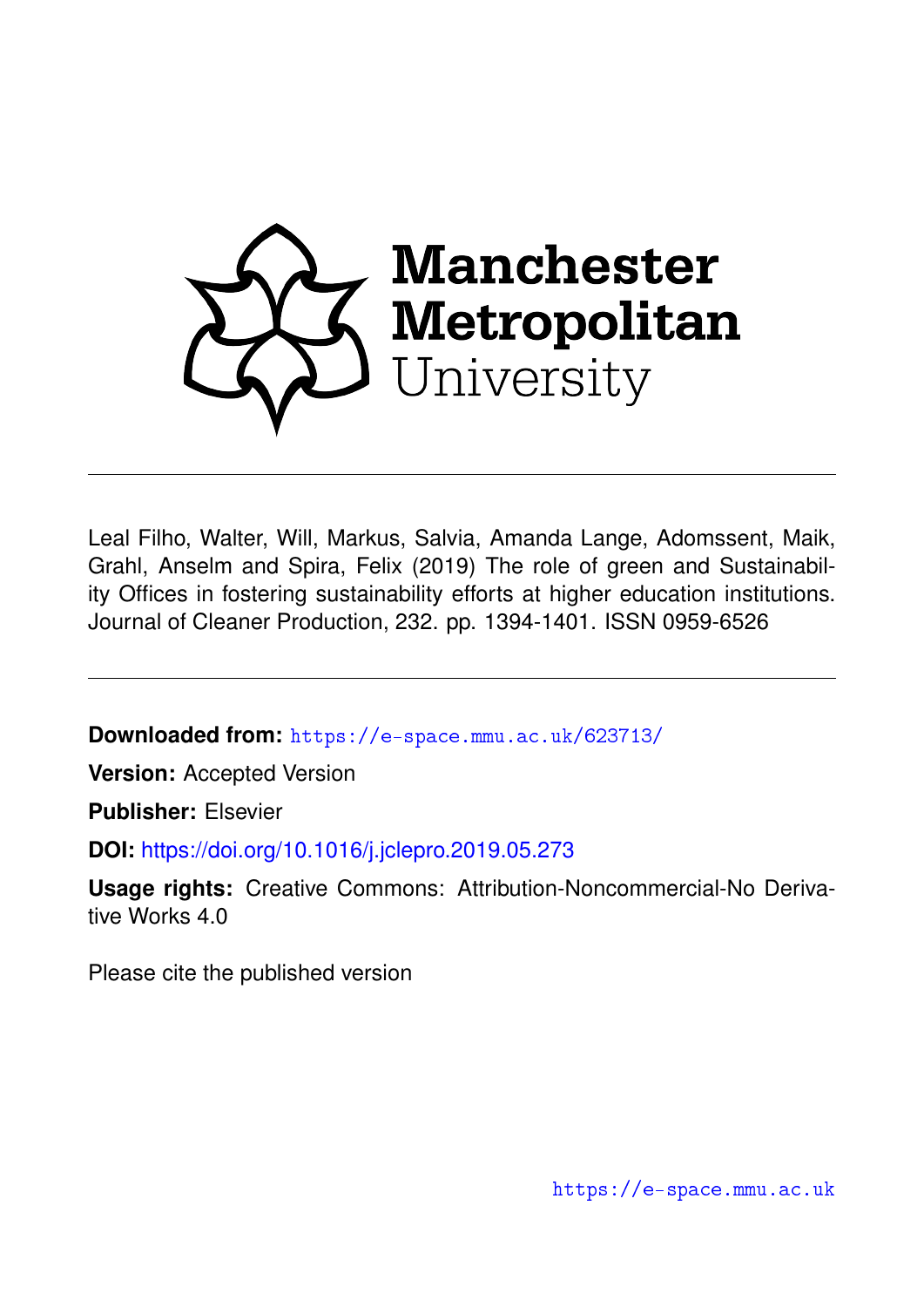**The role of green and Sustainability Offices in fostering sustainability efforts at higher education institutions education institutions** 

### **JOURNAL OF CLEANER PRODUCTION 232:1394-1401 20 Sep 2019, https://www.sciencedirect.com/science/article/pii/S0959652619318098?via%3Dihub**

Walter Leal Filho<sup>a</sup>, Markus Will<sup>b</sup>, Amanda Lange Salvia<sup>c</sup>, Maik Adomßent<sup>d</sup>, Anselm Grahl<sup>d</sup>, Felix **Spirae**

<sup>a</sup> European School of Sustainability Science and Research, Hamburg University of Applied Sciences, Ulmenliet 20, D-21033 Hamburg, Germany. E-mail: walter.leal2@haw-hamburg.de

b University of Applied Sciences Zittau/Görlitz, Theodor-Körner-Allee 16, 02763 Zittau. E-Mail: [m.will@hszg.de](mailto:m.will@hszg.de)

<sup>c</sup> University of Passo Fundo, Graduate Program in Civil and Environmental Engineering, Km 171, BR 285, Passo Fundo/RS, Brazil. E-mail: [amandasalvia@gmail.com](mailto:amandasalvia@gmail.com)

<sup>d</sup> UNESCO Chair 'Higher Education for Sustainable Development', Institute for Environmental and Sustainability Communication, Leuphana University of Lüneburg, Lüneburg, Germany, [adomssent@leuphana.de,](mailto:adomssent@leuphana.de) [anselm.grahl@leuphana.de](mailto:anselm.grahl@leuphana.de)

<sup>e</sup> rootAbility gemeinnützige uG (haftungsbeschränkt) (non-profit social business), Berlin, Germany, [felix.spira@rootability.com](mailto:felix.spira@rootability.com)

#### **Highlights**

- Green Offices may concretely support institutional efforts in pursuing and implementing sustainability
- Some obstacles hinder the realization of sustainability objectives at the institutional level
- Lack of specific funding and lack of support from the administrations are key problems
- Greater efforts are needed to institutionalize sustainability infrastructures.

#### **Abstract**

Green and Sustainability Offices are special settings which assist efforts within higher education institutions to coordinate their efforts and work in the field of sustainable development. The set-up of such offices is known to be an effective tool in supporting the implementation of sustainability initiatives on campuses, and in fostering awareness among students and staff on matters related to sustainable development. But despite their usefulness and proven effectiveness, the use of Green Offices and Sustainability Offices is not as wide as it could -or should- be. Also, there is a limited amount of empirical international work performed to date, which have investigated the various barriers related to their works. On the basis of the need to address this research gap, this paper presents the results of an international study on green and sustainability offices, performed with a sample of 70 higher education institutions from round the world. The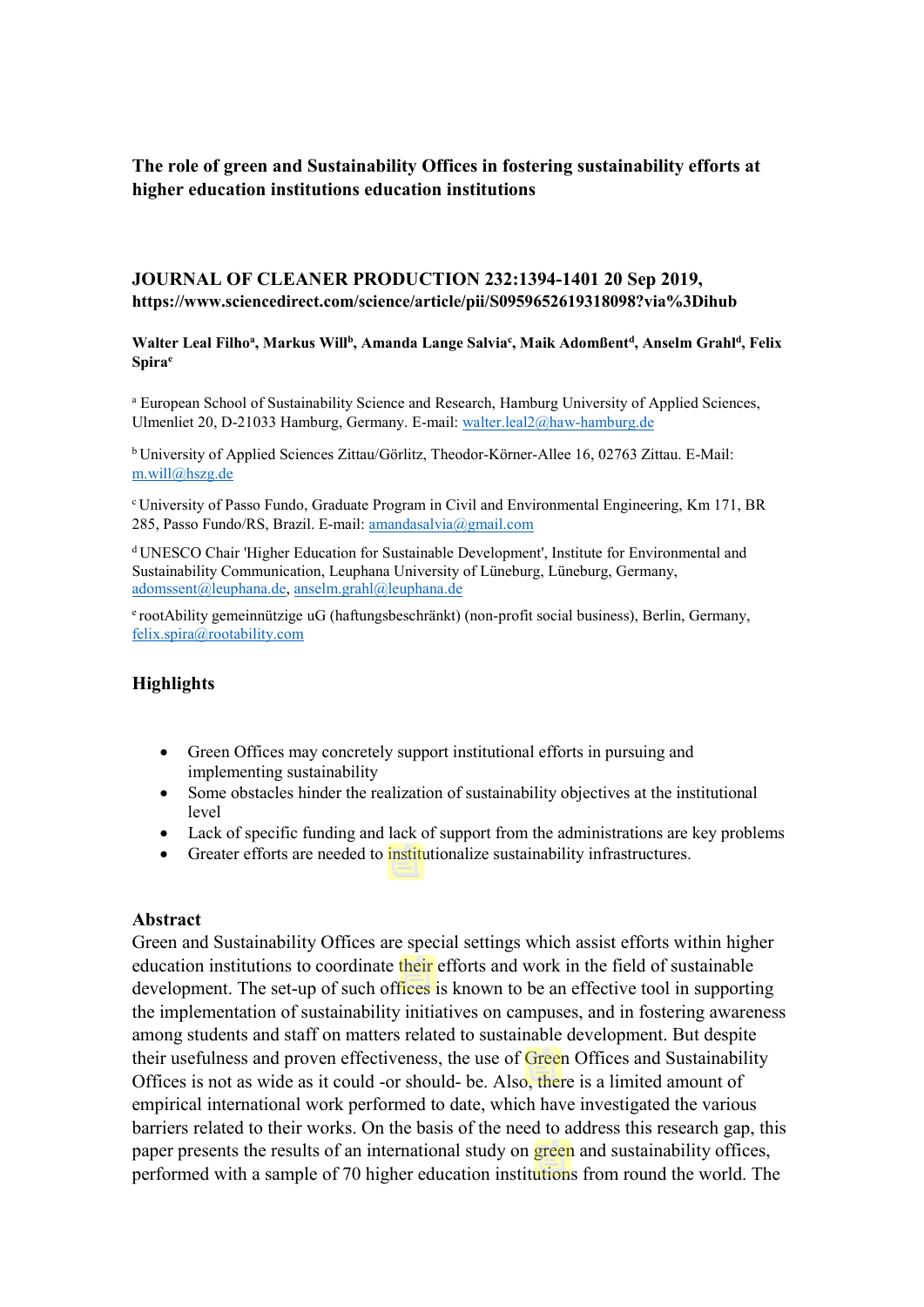study consisted of an on-line survey which identified the extent to which Green Offices or similar infrastructures are being deployed, some specific aspects of their operations and the barriers or difficulties related to their activities. The study concludes by suggesting some measures higher education institutions may deploy, in order to maximise their potential benefits.

# **1. Introduction: Sustainability Management at Universities**

Many Higher Education Institutions (HEI) have been performing efforts in the implementation of sustainable development as a whole, and in their operations in particular, with the aim of reducing the environmental impacts of their operations. The literature has documented the various ways HEIs have been integrating sustainability in the different dimensions of their activities (e.g. Wals 2014; Tilbury 2012; Disterheft et al. 2013, Leal Filho 2011, Leal Filho 2012). Different approaches of how HEI are pursuing this topic have been identified (Lozano et al. 2013 in Lambrechts et al. 2018). They can be classified in six many categories, as outlined in Table 1.

| <b>Focus</b><br>Category    |                                           |  |  |
|-----------------------------|-------------------------------------------|--|--|
| 1. Institutional frameworks | Internal procedures, environmental        |  |  |
|                             | management systems and their              |  |  |
|                             | implementation                            |  |  |
| 2. Campus operations        | Use of resources (e.g. energy, water) and |  |  |
|                             | their disposal (e.g. waste) and infra-    |  |  |
|                             | structure (e.g. transport)                |  |  |
| 3. Teaching                 | Implementation of sustainability in the   |  |  |
|                             | curriculum                                |  |  |
| 4. Research                 | Implementation of sustainability          |  |  |
|                             | components in research programmes, as     |  |  |
|                             | well as research on, for and about        |  |  |
|                             | sustainable development                   |  |  |
| 5. Outreach/Collaboration   | Interaction with internal and external    |  |  |
|                             | actors and stakeholders                   |  |  |
| 6. Assessment and Reporting | Documentation and dissemination of the    |  |  |
|                             | work performed and results achieved       |  |  |

**Table 1- Main categories of sustainability implementation at HEIs**

Source: authors

Despite the broad focus of sustainability at HEIs, two approaches seem to be more predominant in the recent literature, namely campus operations and institutional initiatives (Vaughter et al. 2013, Wals 2014, Wals and Blewitt 2010, Lambrechts et al. 2018). In this context, the term c*ampus greening* often refers to technical issues such as environmental management, sustainable buildings, renewable energies or carbon footprint and reporting.

A "greener campus" or a more sustainable campus estate, characterised by improved energy and resource efficiency, is not only beneficial from an environment point of view, but can also deliver visible cost savings for institutions. In addition, such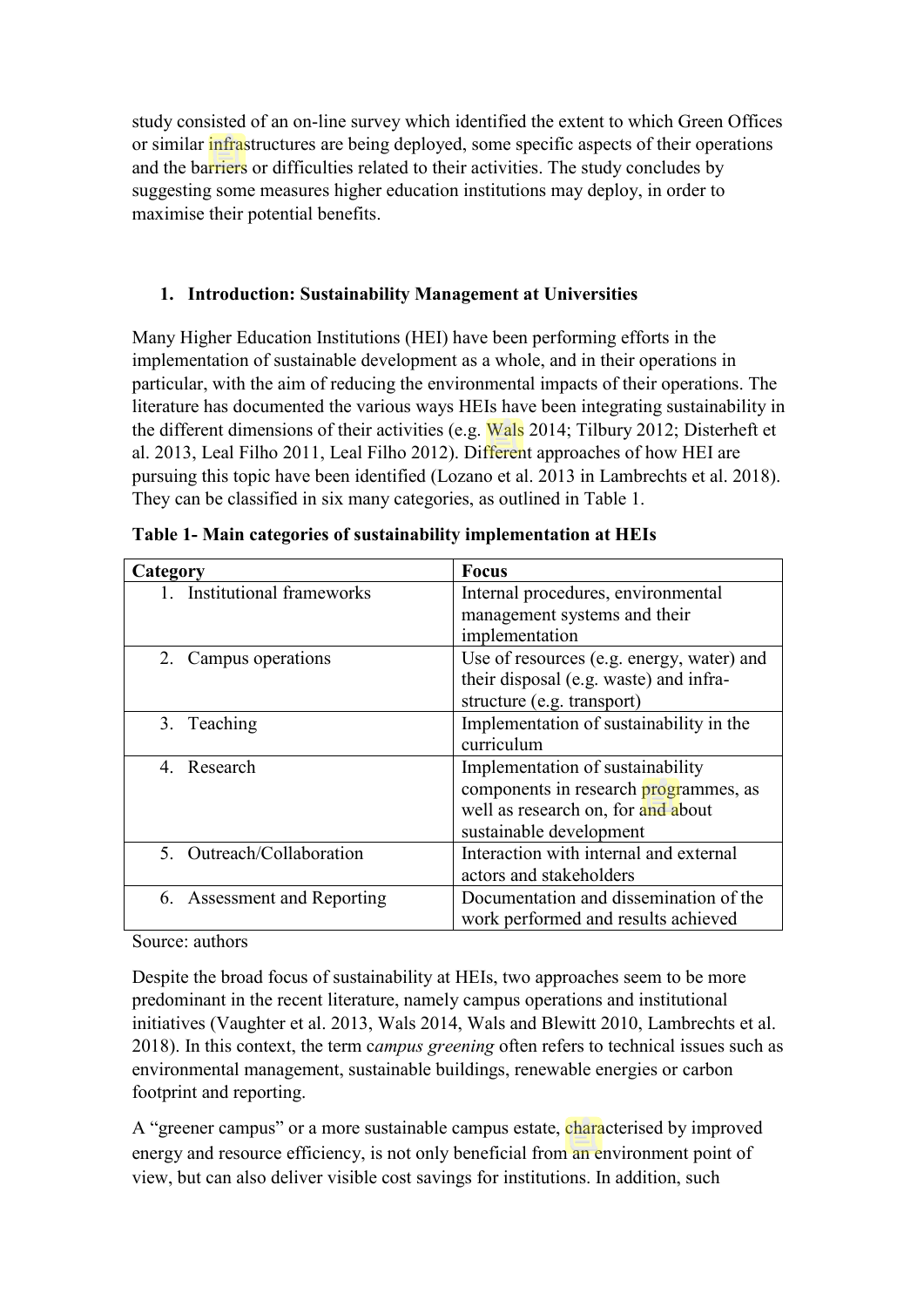activities are important in enhancing student, staff and community experience and motivation (*'walk the talk', 'practice what you preach'*). Universities as public institutions are often considered to be role-models (Verhulst and Lambrechts 2015, Leal Filho et al. 2015), where more sustainable practices of, for instance, operation and procurement, can be tried out. At the same time, universities are privileged places for the transformation of consumption patterns and behavior (Schneidewind 2014, Mulder 2010). However, it seems that sustainable campus management is often narrowed to ecological issues, although this is by far not a trivial matter (Alshuwaikhat et al. 2008, Sonetti et al. 2015). The German university network HochN, for instance, refers among others<sup>[1](#page-3-0)</sup> to the following areas with regard to campus operations:

• *Sustainable Buildings and energy management[2](#page-3-1)* essentially involves the establishment and maintenance of infrastructures for carrying out the core tasks of teaching and research. University buildings create living and working spaces, which guarantee the comfort, health, and satisfaction of the users. There are several assessment frameworks and certification schemes, e.g. the German certificates DNGB and BNB (Bewertungssystem Nachhaltiges Bauen), the British BREEAM (Building Research Establishment Environmental Assessment Method), the American LEED (Leadership in Energy and Environmental Design). All certification labels have defined sustainability criteria. The contents and ambitions of these standards vary greatly and are mainly designed for new buildings.

However, energy and facility management must also ensure energy savings of existing infrastructure. In doing so, consideration of life-cycle costs is obligatory and includes planning, construction, use, and modernization as well as the deconstruction of buildings. More specifically, building and facility management can contribute through several measures, such as state-of-the-art HCAV and oncampus energy generation systems (e.g. with heat recovery, cogeneration, renewable energies as photovoltaics). Building automation improves, among other things, comfort and influences user behavior, etc. Facility management is responsible for regular inspection and maintenance of installations. As an overall management approach, energy management e.g. according to ISO 50001, covers energy controlling (i.e. metering, benchmarking with KPI, energy evaluation of buildings), energy procurement, planning and implementing of energy-saving measures as well as the inclusion of users (by trainings, bonus-/malus-systems) as well as energy reporting and communication.

• *Procurement<sup>[3](#page-4-0)</sup>*: Universities develop strategies and guidelines to ensure that during the procurement of goods and services, sustainability criteria are routinely considered. Major product categories at universities are, for instance, office equipment and supplies, lighting, information and computer technology (servers,

<u>.</u>

<sup>&</sup>lt;sup>1</sup> employment relationships, and controlling, communication, research operation,

<span id="page-3-0"></span> $2$  Günther et al. (2018)

<span id="page-3-1"></span><sup>3</sup> https://www.admin.ox.ac.uk/finance/ppt/purchasing/sustainable/ , Oxford University 2016 (2019-02-13)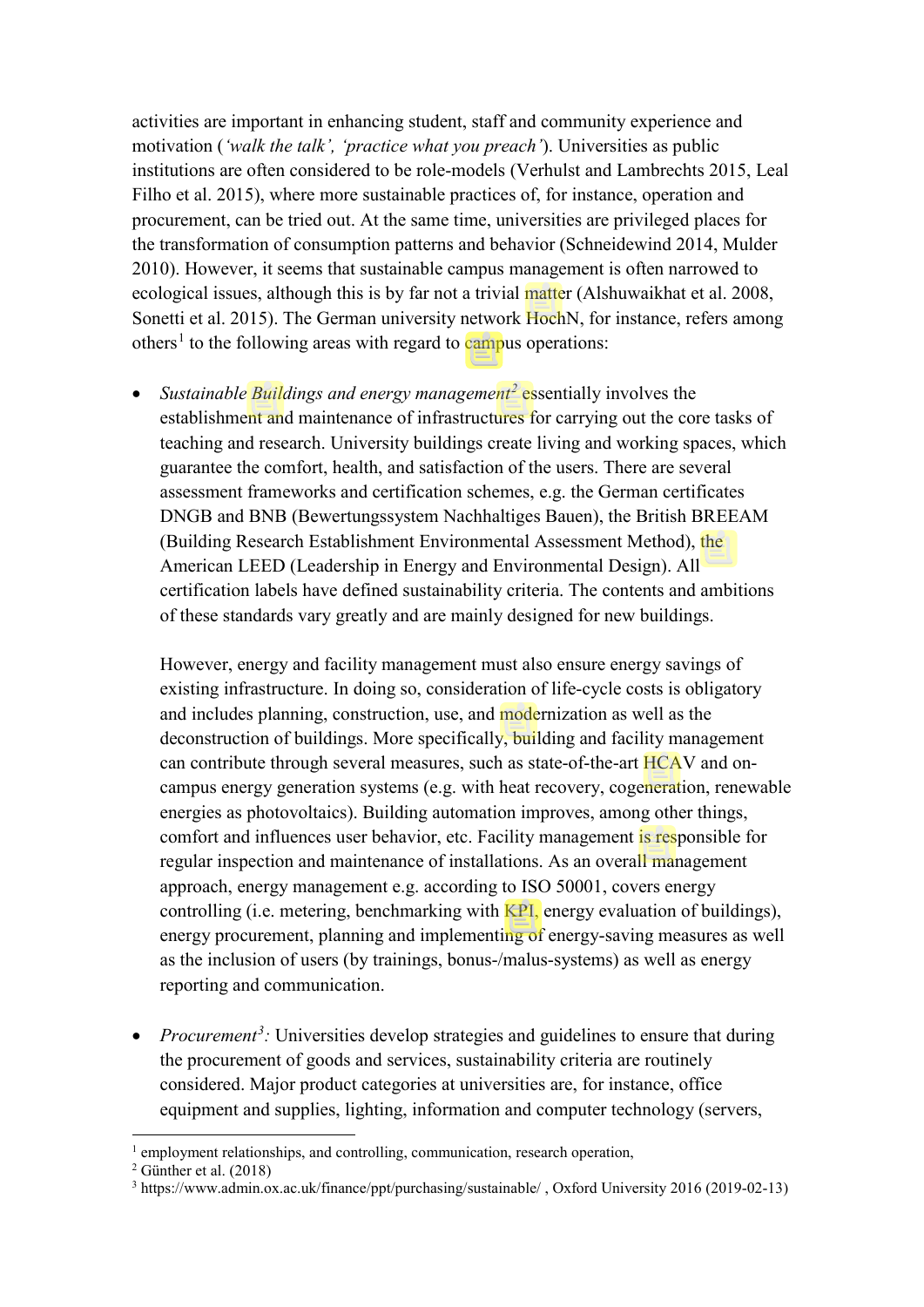computer, monitors, notebooks) and sanitary infrastructure and equipment (hand drying systems, hygiene and cleaning articles). Accordingly, they should be environmentally and socially sound, low-waste, recycled or recyclable, made from renewable raw materials, energy-efficient, climate-neutral, fair, regionally or biologically produced, and transported and traded over least possible distances. Sustainable procurement involves the purchasing department as well as anyone who is ordering goods. Purchasing departments can carry out sustainability assessments of major suppliers. Agreements and sustainability policies can be arranged with preferred suppliers. Environmentally preferably alternatives can be identified and offered to the purchaser, when appropriate. The individual purchaser is encouraged to review critically if the demanded product is really necessary (i.e. prevention and reduction of consumption). Products containing unsustainable materials, such as timber from protected forests or hazardous chemicals should be avoided. Preference could be given to products with a high recycled content or which less harmful to health and the environment. Deliveries to the university may be consolidated to avoid congestion or transport. Suppliers should be preferred that can demonstrate environmental management, ethical trading practices (i.e. working conditions, living wage compliance). Whenever possible, local suppliers should be selected if they are able to deliver the best value.

- *Waste management[4](#page-4-1)* at universities includes avoidance and reduction, collection, segregation, handling and disposal of mainly solid but also liquid waste, and even hazardous waste. Major waste streams are office waste (i.e. paper, folders, laminated papers, stationeries and other writing materials, toner and cartridges, batteries, etc.), waste electrical equipment (IT, cables), furniture (desks, chairs, office cabinets), laboratory or clinical waste (chemicals, equipment, wastewater), construction and demolition waste, food waste from cafeterias and general waste from bins all over the campus which may have the character of municipal waste, but also includes plastic bottles or cans or tetra packs (Espinosa et al. 2008). Waste management practices are not uniform in different countries. In some countries, appropriate legal arrangements for waste disposal are in place so that compliance with legislation and requirements should be ensured by the university. In other countries without an effective legal background, the waste hierarchy (i.e. reduce, reuse, recycle, recover, disposal) may provide a guiding principle for sustainable waste management practices. A number of waste streams from universities may have a market value if collected and segregated properly. Therefore, appropriate waste management can help to reduce disposal cost.
- *Sustainable Mobility[5](#page-5-0)* at universities comprehends at least three aspects: internal transports and own vehicle fleet, business travel and commuting of staff and students. By far, business travel especially overseas or to remote destinations

**.** 

<span id="page-4-0"></span> $\frac{4 \text{ https://www.edu.ac.uk/estates/waste-recycling}}{6 \text{Günther et al.} (2018)}$ 

<span id="page-4-1"></span>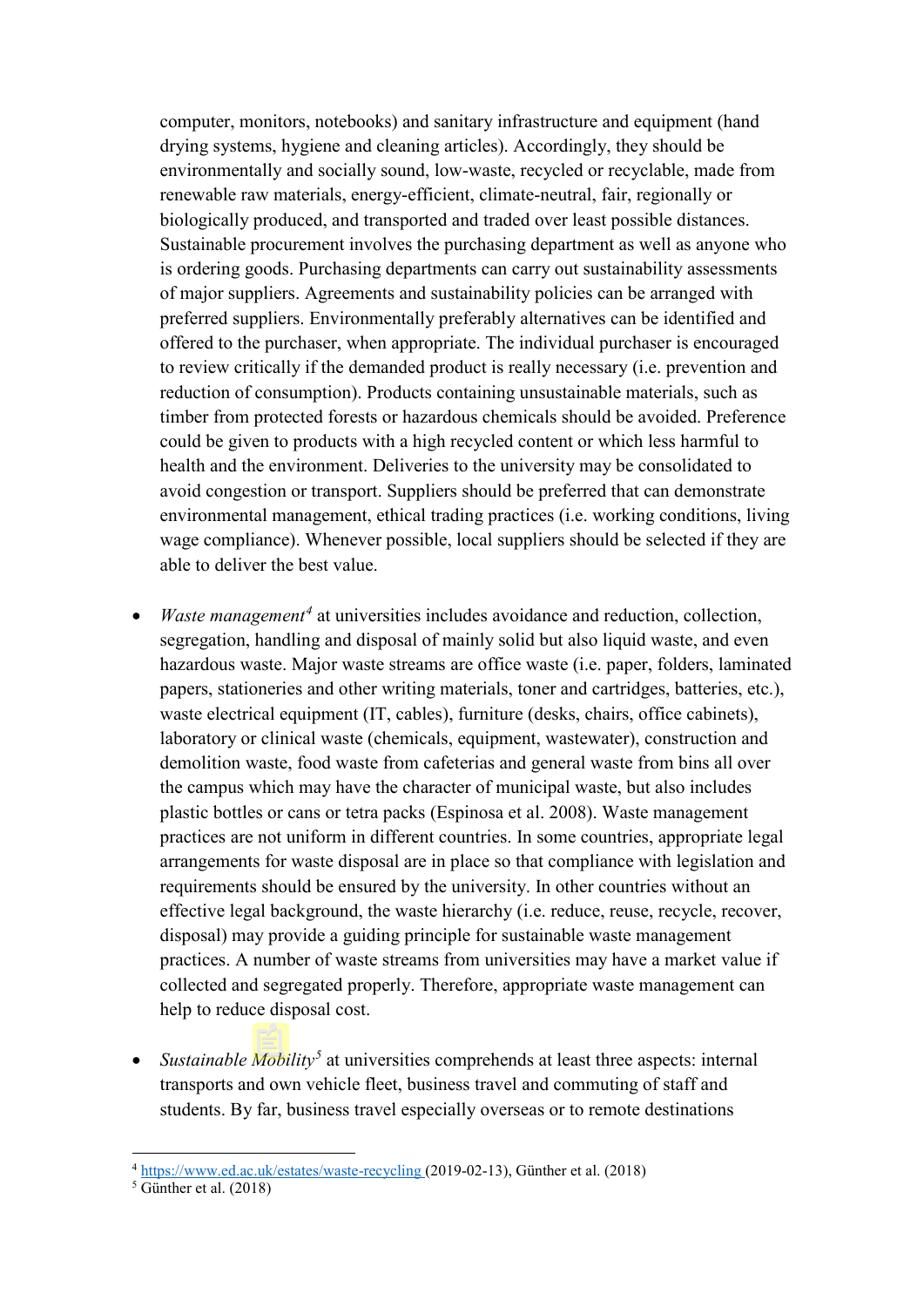dominates GHG emissions from mobility (for instance 44% of all mobility GHG emissions at the TU Dresden, 37% account for air travel, Günther et al. 2018). Business travel is a good example of a dilemma situation because international cooperation and mutual exchange at academic conferences are essential for HEI. Research projects are a substantial part of the activities and a high level of employee mobility is precisely a quality feature of well-connected universities (Günther et al. 2018). As an alternative possibility, modern communication technologies for web conferences or virtual meetings will be used to a greater extent in the future also due to cost restrictions. Virtual meetings make project cooperation between universities far away from each other possible. The complete processing of projects without the need for personal meetings at the beginning and end of the project is rather rare. In case that air travel cannot be avoided, offsetting of GHG may be considered. For guests at conferences and workshops, environmentally friendly options for arrival and departure could be suggested.

Internal transportation with the universities vehicle fulfills general requirements, such as delivery of consumables (e.g. gas cylinders), removal of residual materials (e.g. scrap metal), postal delivery, passenger transport and pick up of guest, official trips of the administration and other transport tasks. In this area, the university administration has direct access to fleet investments and hence the most direct influence on the environmental effects of mobility. Concrete measures could be planning for the purchasing of fuel-efficient vehicles, substitution by service bicycles, awareness raising and training for fuel-saving driving. Commuting of staff and students is difficult to influence, as the choice of transport modes is their private affair and not directly in the responsibility of the university. However, universities may be able to adjust in terms of incentives, e.g. discount semester tickets in cooperation with public transport providers and encouragement

of carpooling or car-sharing.

While campus greening is sometimes considered being a first step towards a sustainable university, it is a complex endeavor that faces many challenges (Leal Filho et al. 2017). In order to be effective, it is necessary to embed all activities in an institutionalized framework, be it sustainability management system or a task force or other suitable strategies (Ferrer-Balas et al. 2009, Spira et al. 2013, Baker-Shalley et al. 2017, Leal Filho et al. 2018)

<span id="page-5-0"></span>Although a transformation to a more sustainable university cannot be forced, among other issues also due to the premise of academic freedom, it is argued, that a wholeinstitution approach is essential (Moore 2005, Mader et al 2013, Lozano et al. 2013, Lozano et al. 2015, Lozano 2006, Littledyke et al. 2013, Hoover and Harder 2015). The whole institution approach and the attempt to make SD an integral part of research, teaching, and operation needs to be accompanied by transformative environments, organizational learning practices and effective leadership for sustainability (Mader et al. 2013). The participation and inclusion of staff and students are considered as crucial and the "Green Office Model" represent an auspicious approach.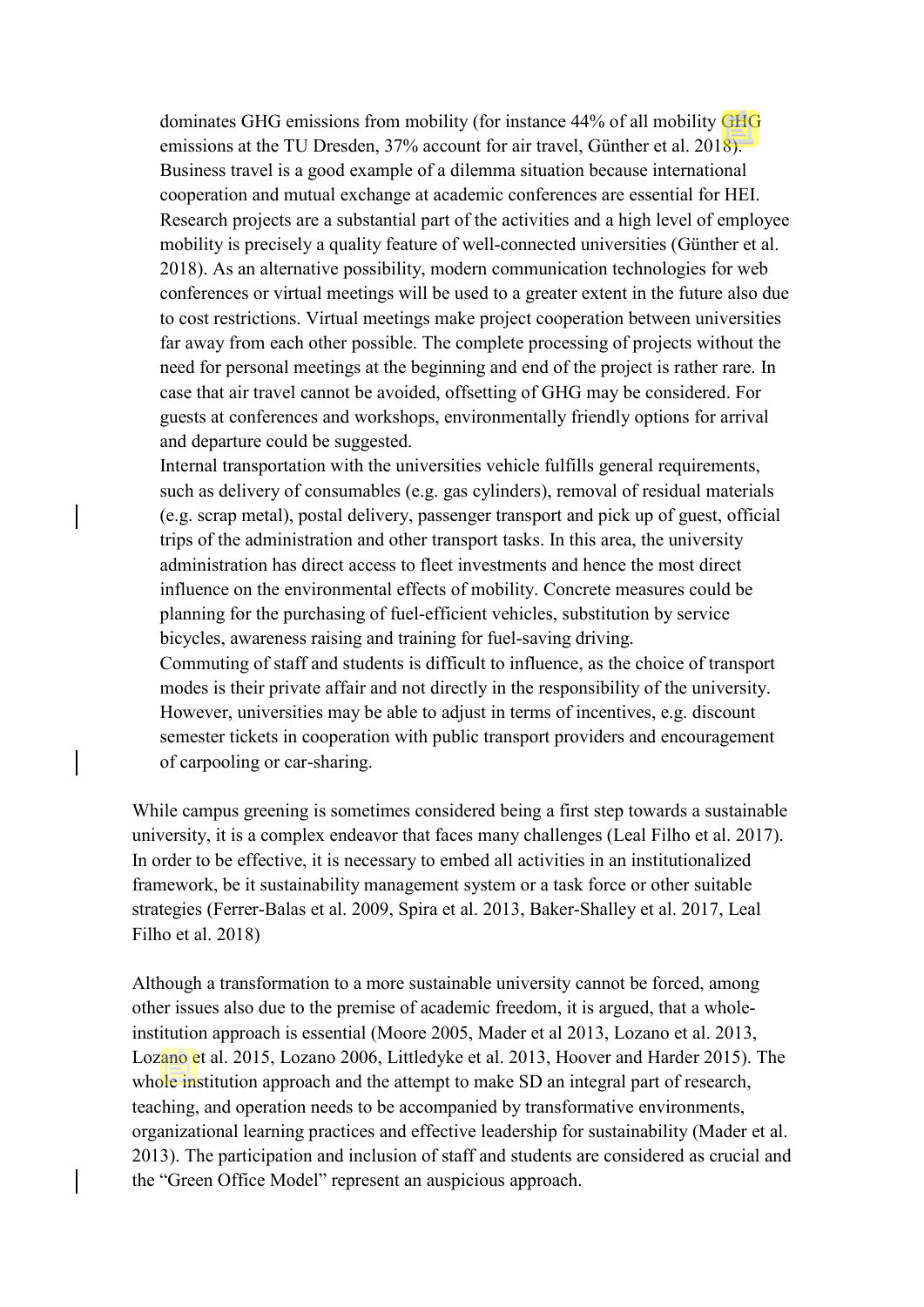## 2. **The Green Office Model and the Sustainability Office Model**

Across universities, the two modalities of offices are predominant and are therefore explored on this paper. A Sustainability Office acts as a node, from where all sustainability related activities are coordinated. They not only involve campus operations, but also research and teaching on matters related to sustainable development.

A Green Office on the other hand, can be defined as a university sustainability platform, usually led by students, that empowers them –and to a lesser extent research staff– to embed sustainability in the curriculum, operations, community and governance. The contrasts among them are also clear: student-led sustainability initiatives are often limited, as they lack funding and institutional access. Staff-led initiatives often struggle to engage students and mobilise teaching staff and researchers to act on sustainability. Unlike traditional sustainability initiatives which tends to focus on academic staff, a formally set Green Office empowers students to lead on sustainability and usually receives funding, mandate and office space from university management (rootAbility and Leuphana University, 2019).

For the purposes of clarity and consistency, this paper will from now on refer to "Green Offices" or "Green Offices and similar settings" meaning that both categories are covered.

Building on previous work in Adomßent et al. (2019), Figure 1 positions the Green Office Model in comparison to established sustainability initiatives by the student community and the university. One distinction is made between policy making, determining the strategic direction of sustainability efforts and project execution, implementing the policy decisions. Another distinction is made between the *student community* as the community of students attending the university and *the university* , including its staff, teaching, research and operations.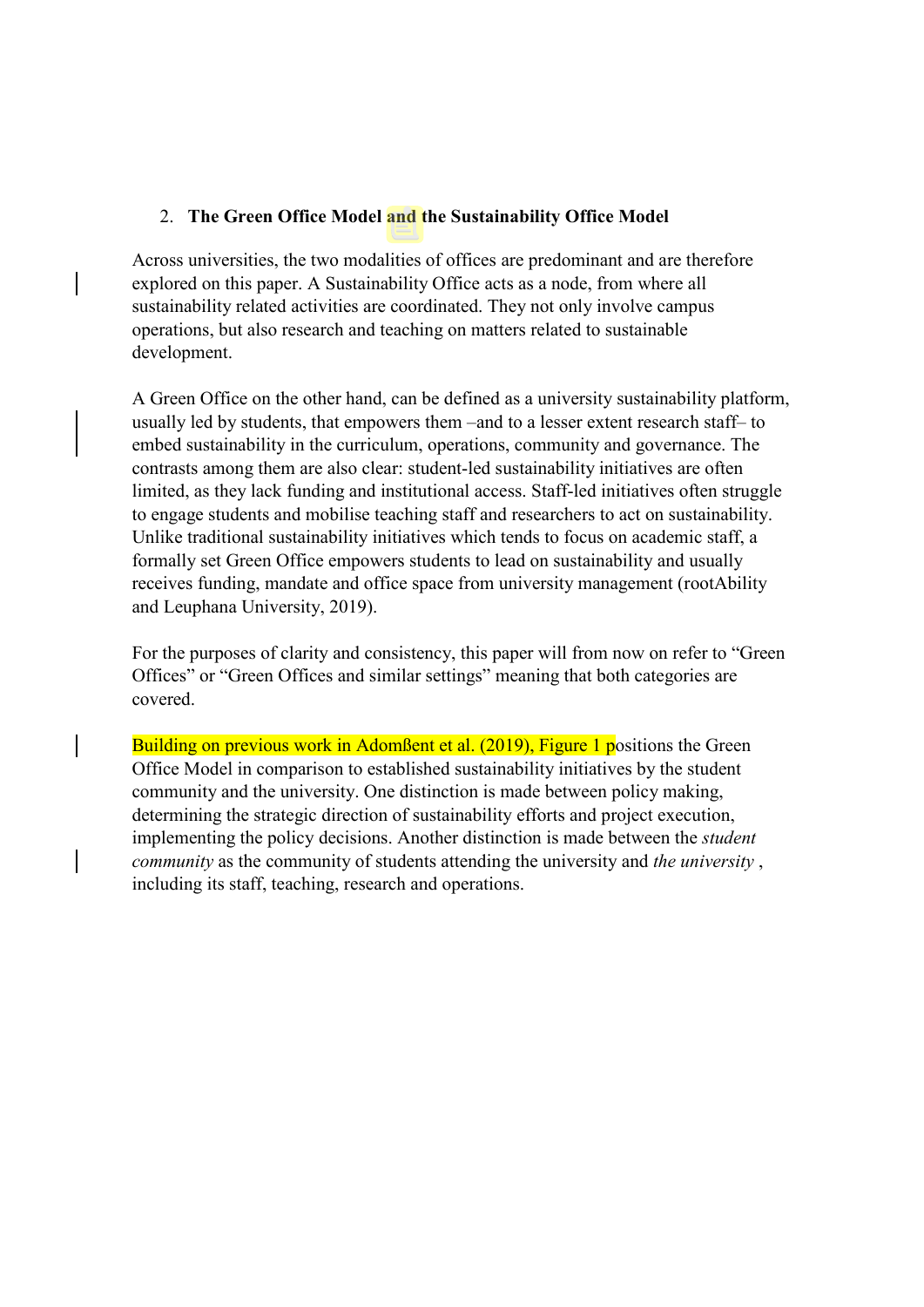

Figure 1 –The Green Office Model in comparison to established sustainability initiatives Source: Authors

A *sustainability student group* takes the role of executing projects within the student community. Its purpose is for students to increase awareness around sustainability issues among other students. In some cases, a sustainability student group will also lobby towards changes being made by the university. The team consists of only students. As such it provides strong student leadership, but virtually no staff involvement. It operates largely without funding and has to rely on students volunteering their time. In some instances, it may receive minor project funding, if there is strong student-staff collaboration (Spira, 2012).

By contrast, a *sustainability minded-student representative* co-creates policy within the realm of the student community (Wals and Jickling, 2009). In some countries, such as Germany, there is a system of the student community self-governing, with an elected government ("AStA"), which has the right to tax students and freely use those funds. In England, the National Students´ Union plays a similar role and has over the years engaged on a variety of sustainability-related initiatives.

In other cases, student self-governance may be less developed, but student bodies and unions are generally able to allocate and deploy funds and launch projects within the students' community (Bergan, 2004; Chamlee-Wright, 2015; Klemenčič, 2012). Beyond this primary task of self-governance, the student representation may lobby for other changes to be made by the university. Among the student representatives, there may be sustainability committees or representatives personally advocating for sustainability. The representatives volunteer their time or receive a small compensation for their work. They may have funds from the general student government or union budget available for sustainability projects. Such student representatives may also be invited into official university committees as advisors or voting members.

A *staff-led sustainability team or coordinator* –typical of a Sustainability Office– may exist to advance sustainability within the university as a whole. Their primary task is to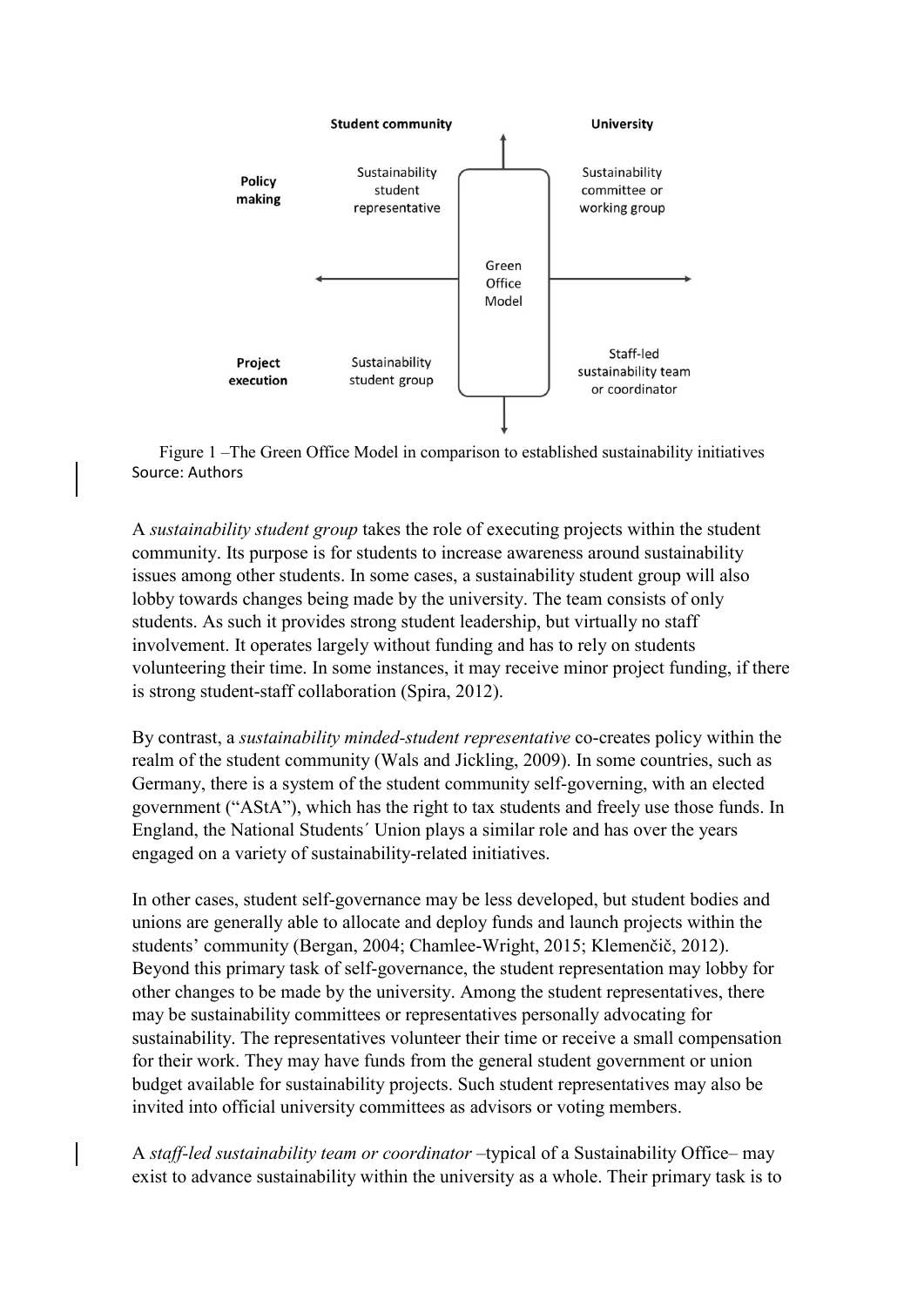perform planning and execute projects, but they may also support sustainability committees and working groups in policy making or take this role if there is no policy forum for sustainability. The teams at Sustainability Office provide for strong staff leadership, but not always count on a strong student involvement. Universities with Sustainability Offices usually allocate them, a working budget, office space and a clear mandate (Appleton, 2017).

A *sustainability committee* establishes the strategic and policy framework for sustainability efforts of a university. Its role is to recommend policies and projects, which are then implemented by other bodies. It will also coordinate actions between actors and monitor and report on progress. The membership of such committees may be diverse. It will generally include university staff and management, as well as students. The committee will either possess a formal mandate from the university or will be recognized tacitly as a legitimate actor through practice (Appleton, 2017).

The *Green Office Model* cuts across these divisions of student community and the university, and of policy and execution, to create a sustainability platform that empowers students and staff to embed sustainability in the curriculum, research, operations, community and governance. It creates a bridge between the student community and the university in policy execution, through its team of students and staff jointly implementing projects (Spira and Baker-Shelley, 2015). It may also be active in policy-making by writing policies or reports itself or in collaboration with a sustainability committee. The set-up of the teams allows for strong student and strong staff leadership and a good integration within the university. Green Offices are also given a working budget, staff, office space and a mandate (rootAbility and Leuphana University, 2019).

The Green Office or similar models are the most popular means of collaboration but there are other forms of cooperation between the student community and universities (Drupp et al., 2012; Kerr and Hart-Steffes, 2012; Winston, 2013), which may be theme based or timely restricted.

Operationally, collaborations in the realm of policy may take the form of open meetings or assemblies that allow students and staff equally to give input into a university's sustainability efforts (Netzwerk n, 2018). Depending on the country and university, students may also be represented in formal governing bodies such as the university or faculty councils, programme committees or faculty boards. These may then also have a role in co-shaping sustainability policies. Alternatively, students can be formal members of sustainability committees or working groups. If students are given sufficient influence in such a committee and the committee has sufficient influence within the university, this may provide a similar level of student leadership in policy matters.

### **3. Methodology**

An international survey was used in order to collect responses from a wide audience of universities. The main idea of this survey was to discuss main aspects of green or sustainability offices at universities as well as challenges and advantages of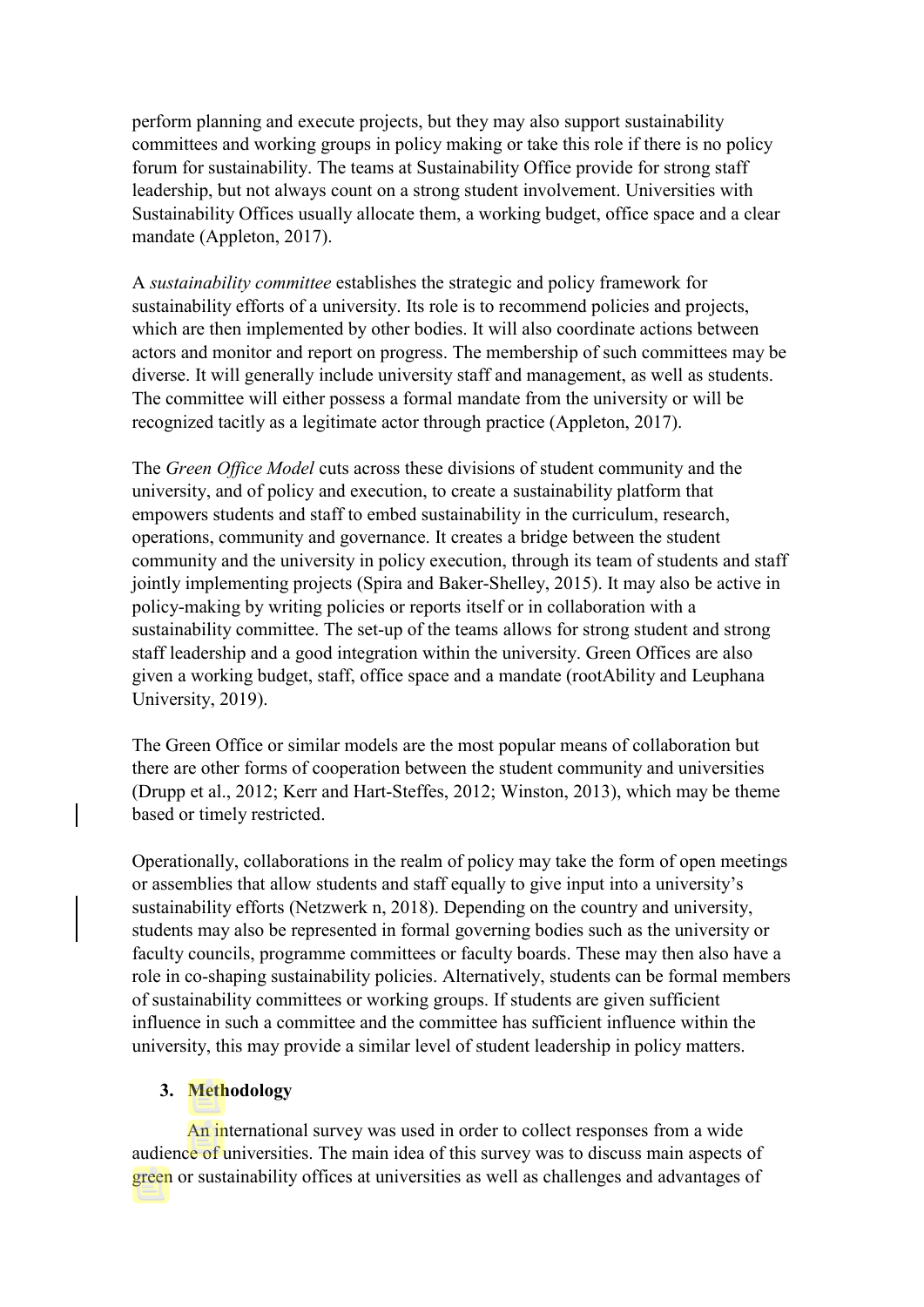their establishment. An interesting approach of this survey is that it was not solely dedicated to universities which already have green or sustainability offices – but also to those who do not have one, but can benefit from the results presented here.

The questionnaire was designed and shared through the online application Google Forms. It contained a set of questions to identify the extent to which Green Offices or similar infrastructures are being deployed round the world, some specific aspects of their operations and the barriers related to their activities. Table 1 summarizes the topics/questions presented in the survey.

|           | <b>Basic information</b>                                                                                                                 |                                                                                                                                                                                                                                                                                                                                                                               |
|-----------|------------------------------------------------------------------------------------------------------------------------------------------|-------------------------------------------------------------------------------------------------------------------------------------------------------------------------------------------------------------------------------------------------------------------------------------------------------------------------------------------------------------------------------|
|           | Country                                                                                                                                  |                                                                                                                                                                                                                                                                                                                                                                               |
|           | Nature                                                                                                                                   | Private, Public                                                                                                                                                                                                                                                                                                                                                               |
|           | Focus                                                                                                                                    | Universal (i.e. it covers all subjects including engineering<br>and medicine)<br>General (i.e. it covers most subjects but not all of them)<br>Specific (i.e. technical university, university of applied<br>sciences, liberal arts college, etc)                                                                                                                             |
|           | Year of foundation                                                                                                                       | Before 1850, Between 1850-1950, After 1950                                                                                                                                                                                                                                                                                                                                    |
|           | Total number of enrolled students                                                                                                        | Up to 5,000 students<br>Between 5,000 and 10,000 students<br>Between 10,000 and 20,000 students<br>More than 20,000 students                                                                                                                                                                                                                                                  |
|           | Does your university have a Green Office (or                                                                                             |                                                                                                                                                                                                                                                                                                                                                                               |
|           | similar such as a Sustainability Office,<br><b>Sustainable Development Office, Office of</b><br><b>Sustainable Development Affairs)?</b> | Yes, No                                                                                                                                                                                                                                                                                                                                                                       |
| A) If YES | For how long has the office been working?                                                                                                | Less than 2 years, Between 2-5 years, More than 5 years                                                                                                                                                                                                                                                                                                                       |
|           | How many people are employed in the office?                                                                                              | Only 1 person, 2 to 5 persons, More than 5 persons                                                                                                                                                                                                                                                                                                                            |
|           | Who is employed in the office?                                                                                                           | Only staff, Only students, Staff and students                                                                                                                                                                                                                                                                                                                                 |
|           | Do students have the chance to volunteer in<br>your office?                                                                              | Yes, No                                                                                                                                                                                                                                                                                                                                                                       |
|           | Which aspects are handled by the office?<br>(multiple answers possible)                                                                  | Energy Efficiency, Renewable Energy on campus, Waste<br>Management, Water Management, Specific actions to<br>promote the Sustainable Development Goals (SDGs),<br>Extracurricular Sustainable Education, Sustainability<br>Campaigns, Campus community gardens, Sustainability<br>Reporting, Sustainable Procurement,<br>Mobility/Sustainable transportation on campus, Other |
|           | In your opinion, which are the main advantages<br>of having a Green Office (or similar) in<br>your campus?                               | It increases sustainability awareness, It makes campus<br>efforts more visible, It integrates all aspects of<br>sustainability in only one facility, It promotes curriculum<br>greening, It mobilises students / staff, It promotes sense<br>of sustainable leadership, Other                                                                                                 |
|           | Which elements pose a challenge to the work of<br>the Green Office?                                                                      | Lack of funding, Lack of interest from staff, Lack of<br>interest from student, Lack of expertise, Lack of<br>materials/resources, Lack of support from administration,<br>Other                                                                                                                                                                                              |
| D) If NO  | To what extent do you think your university<br>should establish a Green Office (or similar)?                                             | To a great extent, To a moderate extent, To a small<br>extent, Not at all                                                                                                                                                                                                                                                                                                     |
|           | Which elements would pose a challenge to the<br>office implementation?                                                                   | Lack of funding, Lack of interest from staff, Lack of<br>interest from student, Lack of expertise, Lack of<br>materials/resources, Lack of support from administration,<br>Other                                                                                                                                                                                              |
|           | In your opinion, which would be the main<br>advantages of having a Green Office (or<br>similar) in your campus?                          | It would increase sustainability awareness, It would make<br>efforts more visible, It would integrate all aspects of<br>sustainability in only one facility, It would promote<br>curriculum greening, It would integrate staff and                                                                                                                                            |

Table 1. Topics/questions from the online survey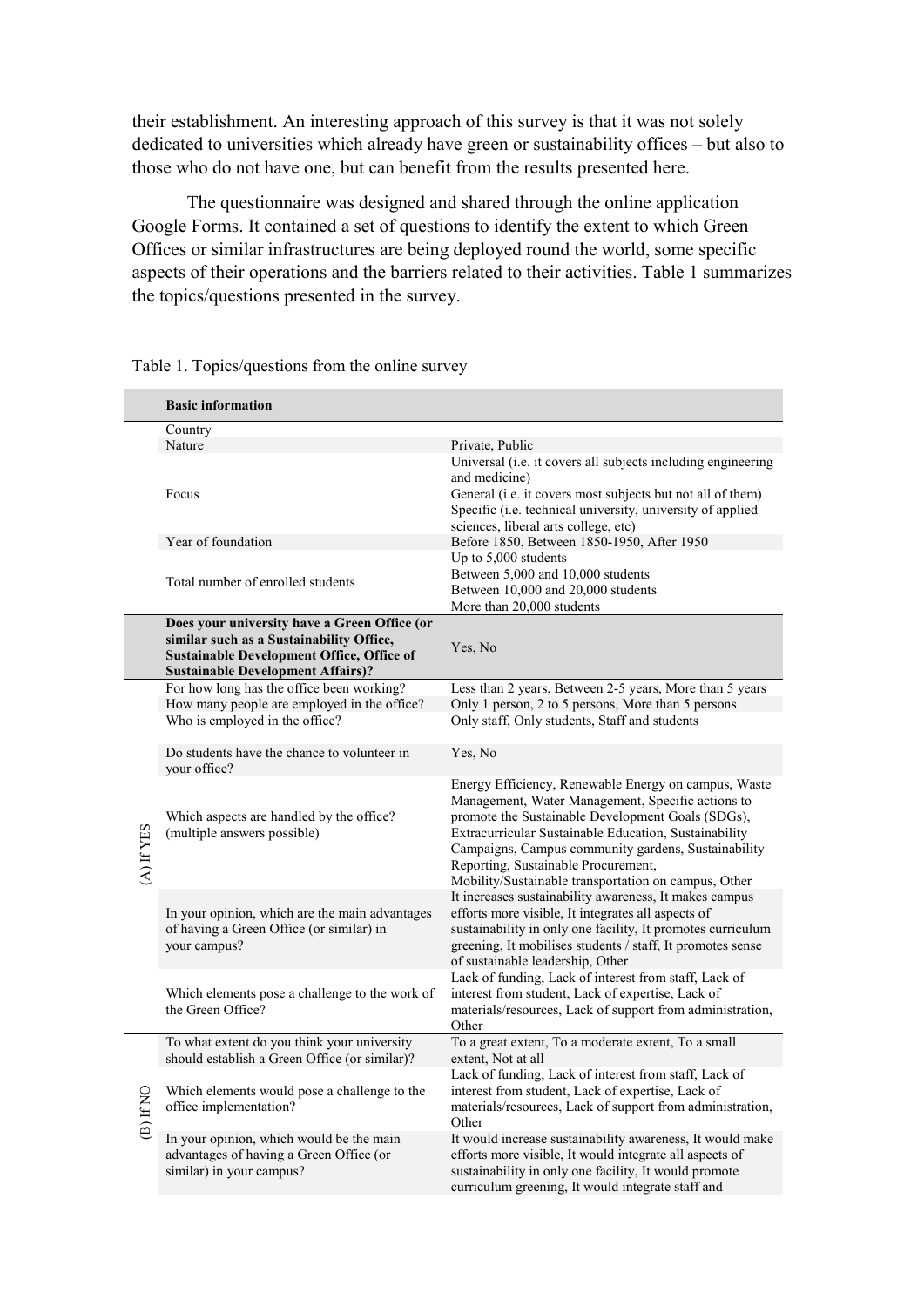In your opinion, who should primarily take the initiative to establish a green office (or similar)?

Administration, Staff, Students

The questionnaire was initially pre-tested at the authors' universities in order to check and evaluate survey questions. As a next step, the online survey was sent to the network of universities of the Inter-University Sustainable Development Research Programme (IUSDRP) which groups worldwide academic staff with an interest in sustainable development research and its ramifications<sup>[6](#page-10-0)</sup>. With around 120 member universities distributed in all continents, this network represents a selected group of higher education institutions engaged in sustainability issues. The respondents are members of administration staff in these universities, possessing suitable know-how on campus sustainability and their operational practices. The survey remained open for two months and contained closed-ended questions and one open-ended question where the respondents include additional comments about their experiences.

After data collection, the survey information was analysed by means of simple descriptive statistics, i.e. percentages to describe frequency distributions of answers. Content analysis was used to categorise the qualitative data from the open-ended question.

# **4. Results and Discussion**

<u>.</u>

In this section the results of the survey will be presented and described in a detailed way. Implications of the research will be discussed. The first set of questions (i.e. questions 1 to 5) aimed at a compilation of general characteristics of the universities from which staff members filled out the questionnaire.

The majority of the respondents  $(n=70)$  are from Germany, the Netherlands, Belgium and Brazil (all in all 55%), while other countries are represented with lower shares ( $n <$ 4, i.e. Albania, Cameroon, Guatemala, India, Iran, Italy, Lithuania, Malta, Portugal, Serbia, Spain, Switzerland, United Kingdom and the Unites States). Most of the universities are rather large (i.e. 43% with more than 20.000 students, 14% of universities with up to 5.000 students), cover a variety of subjects (72,5%) and are public universities (72,9%). About one third of the universities represented in the sample are private (27,1%), and one third of the universities (27,5%) are specific in the focus, which means that they are technical universities, universities of applied sciences or liberal art colleges. 56% of the universities in the sample have been founded after 1950.

The questionnaire was different for the group of respondents from universities with and without Green Offices or similar structures (i.e, group A: with green

<span id="page-10-0"></span><sup>6</sup> <https://www.haw-hamburg.de/en/ftz-nk/programmes/iusdrp.html>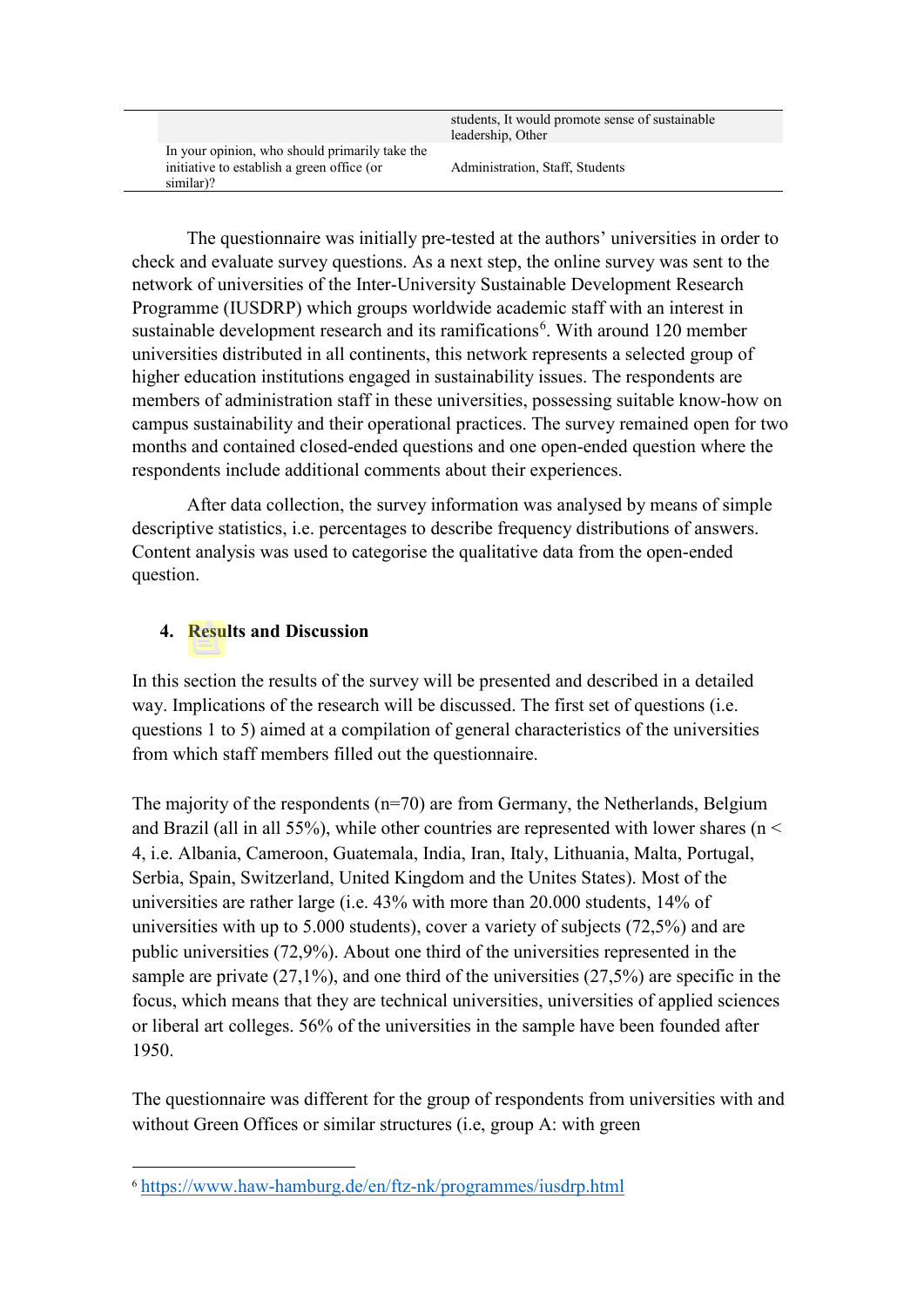offices/sustainability offices, group B: without these offices). Surprisingly, in most of the universities in the sample, a green office or similar<sup>[7](#page-11-0)</sup> are in place (67,1%), mainly over a period of more than 2 years (i.e.  $46,8\%$  between  $2 - 5$  years, and 17% with experience more than 5 years).

Universities with green offices or similar structures have been asked about rather general characteristics (i.e. questions 7-10). In one third of the universities in group A, supposedly the larger ones, more than 5 persons are employed (31,9%), while the majority of offices is equipped with 2 to 5 persons (59,6%) or have one single person responsible (8,5%). In many cases the employees are from staff and students (61,7%). In just under 90% of the surveyed universities, students have the chance to volunteer in the green office (89,4%). Student participation is a major feature of the Green Office Model (rootAbility and Leuphana University 2019, Spira and Baker-Shelley 2015). However, it seems that there is until now no common understanding of the term green office. The term might be used to describe in institutionalization of sustainability management at universities in general and/or to relate to other formal or informal forms of the cooperation with students.

In the next section, the respondents from group A are surveyed about their appraisals and positions towards the characteristics, effectiveness and obstacles.

More than 50% of respondents indicate that the following aspects are considered in the scope of the activities of their office: waste management, sustainability campaigns and specific actions with regard to SDGs, as well as extracurricular education for sustainability and energy efficiency (Figure 3). Well over 40% of the respondents state that their offices deal with sustainability reporting and sustainable mobility/transportation (each 48,9%). Other areas considered in the present offices are: campus and campus community gardens (both with 46,8%), water management (44,7%) and sustainable procurement (42,6%). About one third of the respondents confirmed extracurricular sustainable education as a working field of their green office (31,7%).

Many other examples for activities have been provided by different single respondents (n=1), such as, for example more sustainable catering, protection of green spaces, integration in existing lectures and the responsibility for keeping the campus environmental license (i.e. the certification of the EMS). From the responses it can be seen that the working area of Green Offices or similar structures are rather diverse and not limited to single topics. They include but are not limited to the integration and participation of students within campaigns and other motivational instruments such as campus community gardens. On the other hand, there are aspects that can only be treated in close cooperation with university staff, such as management of waste, water and energy, mobility, and reporting.

**.** 

<span id="page-11-0"></span><sup>7</sup> such as a Sustainability Office, Sustainable Development Office, Office of Sustainable Development Affairs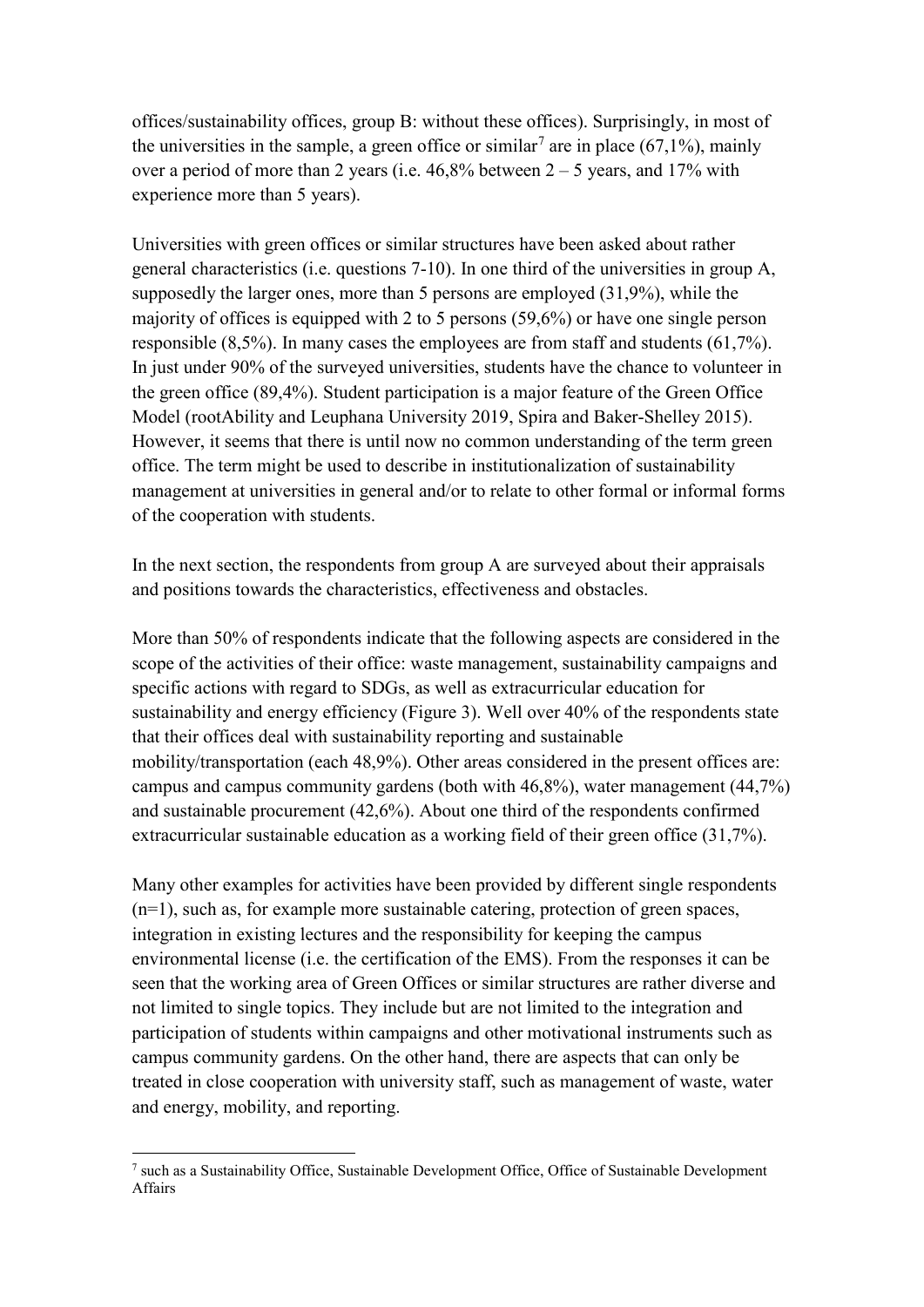

Figure 3. Aspects considered in existing green offices or similar (descending percentages)

The following set of questions also had predefined (default) response categories (i.e. nominal scale) which could be selected by the respondents. Multiple answers were permitted and under the category "other" free answers could be given. In the analysis, the answers have been categorized with regard to the percentages of consents to a default answer (i.e. selecting an answer). When more than 50% of the respondents selected a specific default answer, a high degree of approval is supposed (i.e. the majority of respondents). A frequency distribution between 49% and 20%, is interpreted as a medial approval by the respondents. Lower percentages occurred mainly in the category "others" and related often to meaningful other options, i.e. advantages, barriers and responsibilities of the offices.

The respondents have been split into two groups, i.e. group A (with green office or similar) and group B (without these offices). The questions for the groups were slightly different (i.e. "which *are* advantages" and "which *would be* advantages") and surveyed attitudes, positions and expectations towards the (a) perceived and selected advantages of the offices work and (b) the perceived and selected barriers towards their implementation.

### *a) Advantages of having a green office or similar structure (see Figure 4)*

The majority on both groups (i.e. with or without an office), felt or expect that the main advantage of having a structure like that lies in awareness raising by making the efforts with regard to campus sustainability more visible. By doing so, participants have stated that the offices can promote a sense of sustainable leadership, mobilize and integrate students and staff. More than 40% of the respondents indicated that green offices or similar bring together different aspects of sustainability into one (central administrative)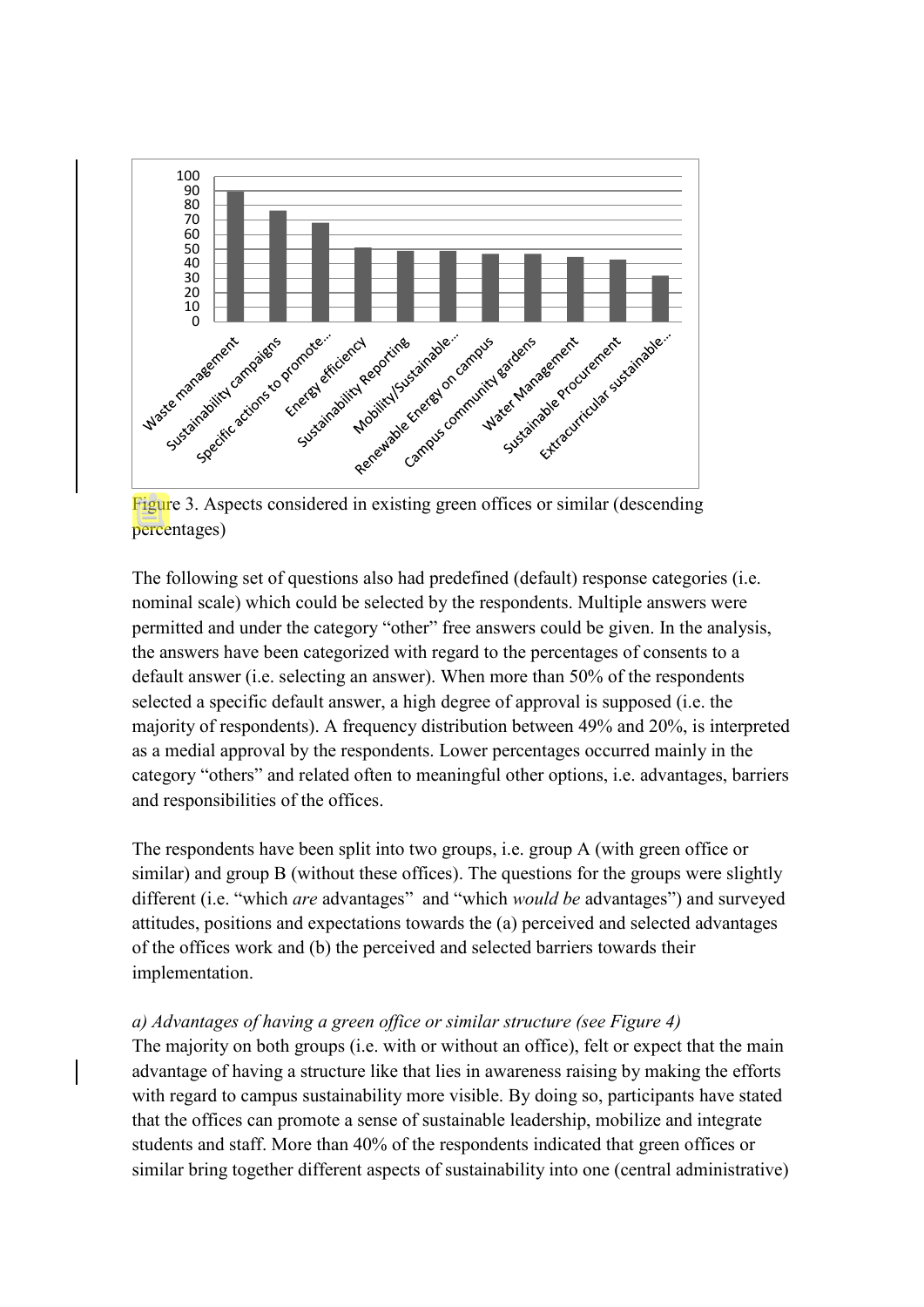facility. The offices are also considered to promote curriculum greening. Significant differences (about 10%) between the two groups occur with regard to the expectations related to leadership and the integration of activities to one responsible administrative unit. Respondents from universities with green or sustainability offices state the leadership effect as being more important (in terms of percentages). The share of respondents seeing an advantage in the clustering of actions into one facility is lower in this group. This might be an indication that the expectation is not fully met in universities with such offices.

In the category "other", single respondents (group A) stated that their university offices helped promote sustainability issues in operations, created sustainable start-up initiatives and contributed to holding the administration accountable. Also it was indicated, that a bridge between students and staff was built and, presumably in terms of outreach, sustainable communities have been formed. Expectations in group B are rather high: the offices are expected to transform universities, promote sustainability across curricula and allow for associations with external partners. An important finding of the survey is that universities might generally benefit from the implementation of green offices or similar structures mainly in the field of leadership, promotion and mobilization of students. Other works have suggested instruments for enhanced student participation (Disterheft et al. 2015, Disterheft et al. 2016).



Figure 4: Answers referring to advantages of having a green office or similar (group A with green office  $n=47$ , group B with green office  $n=23$ )

*b) Challenges against implementation of a green office or similar structure (see Figure 5)*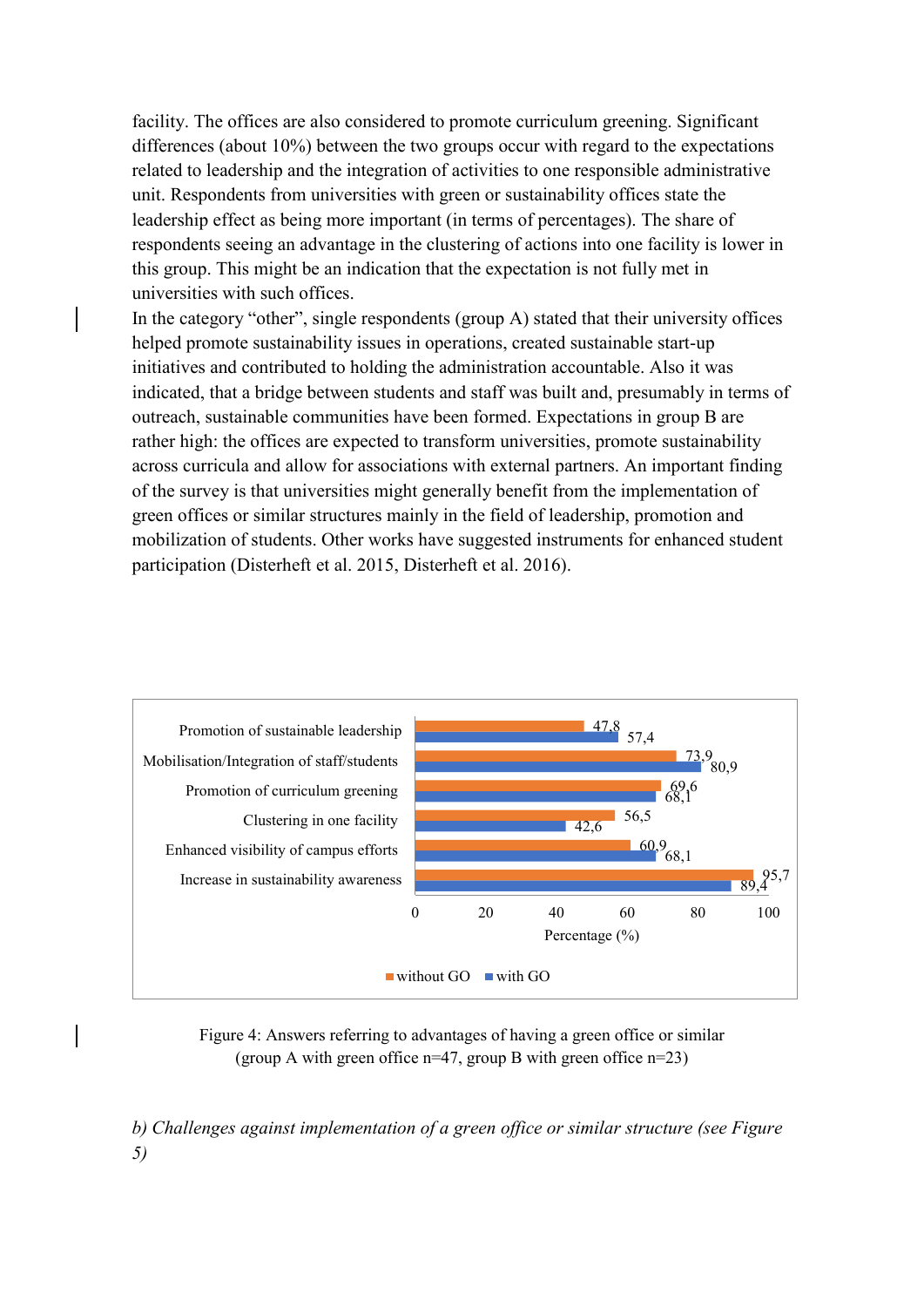When asked about the main barriers for the implementation of green offices or similar, the lack of funding and lack of support from administrations were frequently selected by the respondents in both groups (more than 49%). Lack of interest from staff as well as lacking materials/resources and expertise are evaluated the same range in percentage in both groups (between 30-48%). The groups differ in the perception of the aspect of interest from students, where in the group with established offices, this is considered as challenge by 36,2% and only by 13% in the other group. With regard to the support by administration, the situation is different. Here, the respondents in group B consider lacking support as more relevant (60,9%) than the respondents from universities with existing offices (48,9%). Single respondents from group A suggested further challenges with regard, for example, to difficulties to reach and engage students and to the problem that offices may create a parallel structure which is not connected to "real" operational procedures. It was also stated that institutional bureaucracy is seen as challenge. No significantly different challenges have been stated by respondents from group B. The major obstacles for green offices or similar structures is lack of funding and lack of support by the university administration, which is in line with previous studies. It has been stated that, for example, administrative and systemic sluggishness and hence time lacks in terms of decision making are important obstacles (Velazquez et al. 2005). It has been stated in other studies, that administration and management were under the greatest obstacles (Leal Filho et al. 2017). It was not surprising and known from other studies that lack of financial resources and budget restrictions led to significant barriers for the implementation of sustainability management in general (Brandli et al. 2015, Dahle and Neumayer 2015, Lozano 2006).



Figure 5: Answers referring to challenges against implementation of a green office or similar

Finally, two questions were offered for group B (without green offices or similar) and asked for personal opinions (attitudes) towards the implementation of such offices and the main actors in the establishment. It turned out from the answers, that a majority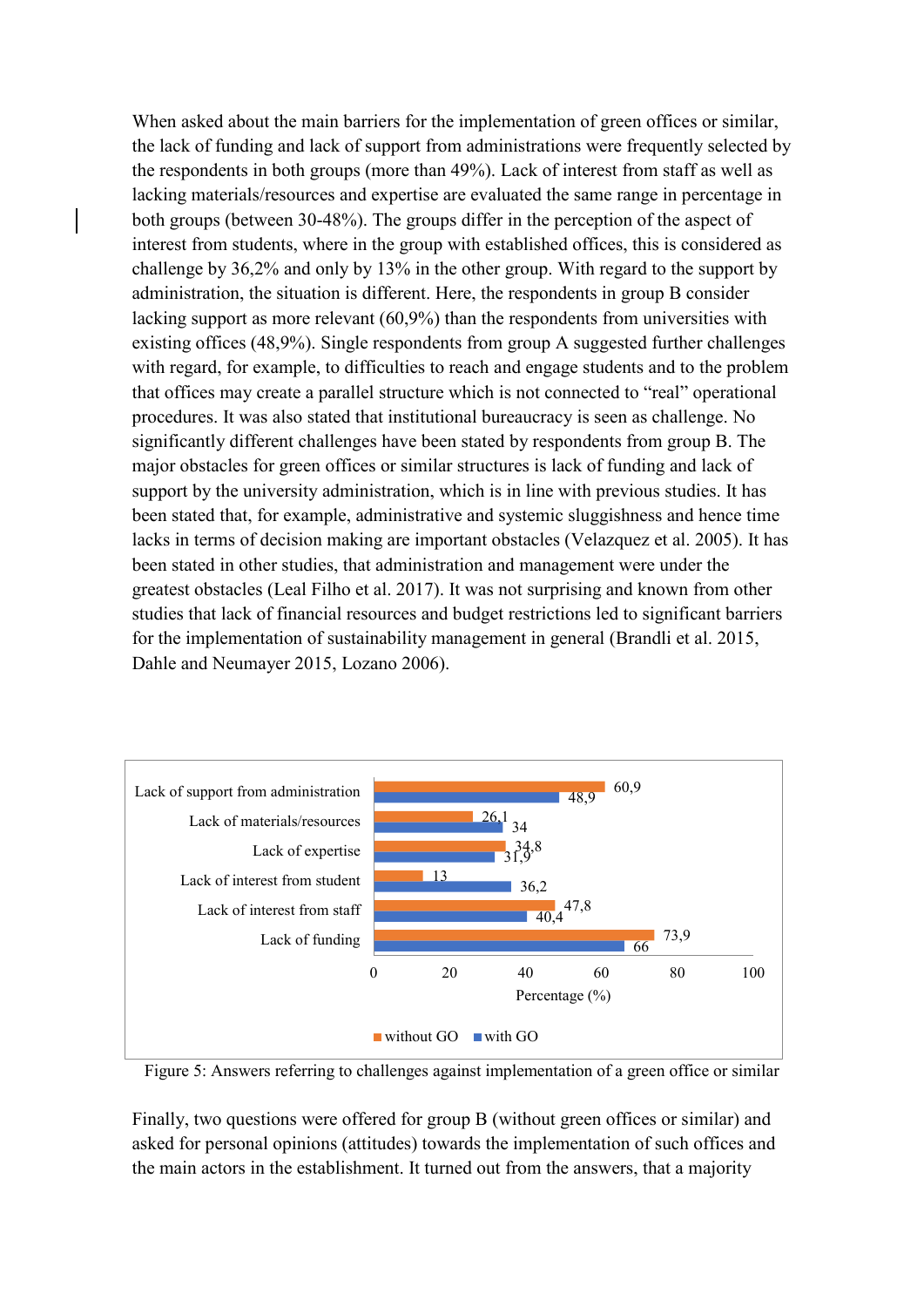(59,1%) of the respondents consider it important to establish a sustainability office (to a great or moderate extent, i.e 59,1% and 22,7%), while only a minority sees these aspects only to a small extent (18,2%). No respondent selected the 'not at all' option.

The space for additional comments resulted in important discussion topics. According to the content analysis of the provided answers, five main topics were collected and could be related to the literature, as presented in Table 2.

| <b>Main topic</b>  | Some issues raised                                                                                                                                                                                                                                                                                                                                                                                                                                                    | <b>Relation with</b><br>the literature                       |
|--------------------|-----------------------------------------------------------------------------------------------------------------------------------------------------------------------------------------------------------------------------------------------------------------------------------------------------------------------------------------------------------------------------------------------------------------------------------------------------------------------|--------------------------------------------------------------|
| <b>Endorsement</b> | - Importance of having green activities endorsed in a bottom-up approach -<br>although a good consensus with top-down approaches eventually facilitates<br>these activities:<br>- Green Offices or similar should be considered specific organisational units<br>within universities and therefore have their legal regulation;<br>- As a complement of the last topic, these units should also have their own<br>budget in order to help developing plan of actions. | Spira (2012)<br>Appleton<br>(2017)                           |
| Real<br>commitment | - Universities need to be really committed to the creation of sustainable change<br>and it therefore needs to be a strategic aim;<br>- Universities need to see themselves more as part of the society and engage in<br>their role to sustainability;<br>- Just having a "Green Office" might not be enough - special caution needs to<br>be taken into consideration in order to avoid greenwashing.                                                                 | Spira and<br>Baker-Shelley<br>(2015)                         |
| <b>Teaching</b>    | - Universities should teach more about achieving sustained and holistic<br>progress towards a more sustainable university (from energy consumption and<br>waste reduction to more crucial topics such as teaching students to successfully<br>challenge existing market-focused paradigms and policies and create<br>sustainable practices in their future careers).                                                                                                  | Netzwerk n<br>(2018)<br>Green Office<br>Wageningen<br>(2018) |
| <b>Staff</b>       | - Staff is fundamental to create continuity; it helps guarantee more innovation<br>and more yearly projects;<br>- Student involvement seems to be partial in some offices but others have plans<br>to include them in the office committee in the future.                                                                                                                                                                                                             | rootAbility<br>and Leuphana<br>University<br>(2019)          |
| <b>Activities</b>  | - It may be a challenge to find a balance between running yearly projects and<br>initiating new innovative ones;<br>- Recently established offices might have many plans and slightly struggle in<br>building up structures, developing concrete actions and choosing their main<br>focus.                                                                                                                                                                            | Otto von<br>Guericke<br>Universität<br>Magdeburg<br>(2019)   |

Table 2. Main topics

These issues, along with the descriptive data gathered from closed-ended questions, represent good additions to the literature by sharing operational aspects and the main barriers that should be overcome. This information is useful for both universities which already have green or sustainability offices and those which are considering to engage on that topic, since important advantages and aspects that should be taken into consideration were discussed in order to maximise to potential benefits of these workplaces.

## **5. Conclusions**

This paper has shown that Green Offices and similar infrastructures may assist efforts within higher education institutions to coordinate their efforts and work in the field of sustainable development. It has outlined the fact that the set-up of such offices can be an effective tool in supporting the implementation of sustainability initiatives on campuses,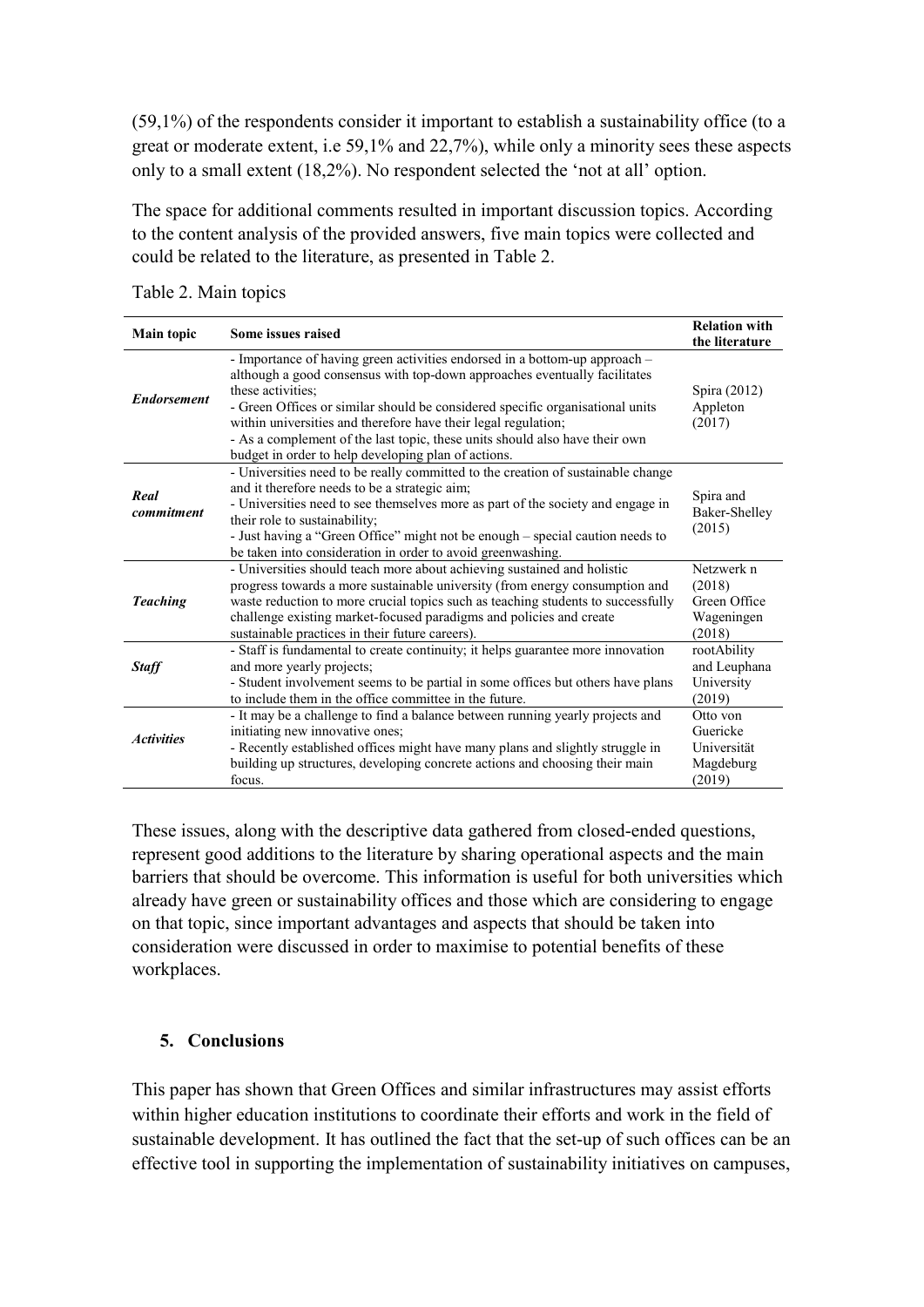and in fostering awareness among students and staff on matters related to sustainable development. However, despite their usefulness, their work has a variety of constraints, which can be political (e.g. lack of support), financial (e.g. lack of resources) or in respect of lack of materials and limitations of expertise. Lack of interest plays, albeit to a lesser extent, a role among the barriers.

There are differences between the modus operandi of Green Offices, Sustainability Offices and other infra-structures. These will be examined in a different paper, which will explore the specific features of Green Offices only, and assess the extent to which they contribute to institutional efforts to promote sustainability.

This paper has some limitations. One of the them is the fact that there were no interviews to complement the on-line data collection. This would prove challenging, bearing in mind the size and the wide geographical distribution of the sample. Also, a limitation was found in respect of the possible bias based on who the respondents were. The IUSDRP database contains researchers, but not support or technical staff, so the details obtained are related to the actual level of knowledge of these respondents. But since they are all sustainability researchers, it is fair to assume they are informed on what is happening at their institutions.

The implications of the paper are two-fold. Firstly, it outlines the usefulness of Green Offices and similar infra-structures as elements which may concretely support the institutional efforts of HEIs in pursuing and implementing sustainability goals. Secondly, the paper has identified some of the key obstacles for the realization of sustainability objectives at the institutional level, among others the lack of specific funding and lack of support from the administrations. This suggests that greater efforts are needed to persuade management to allocate more resources to Green Offices and other similar sustainability infra-structures.

### **References**

- Adomßent, M.; Grahl, A. and Spira, F. (2019): Putting sustainable campuses into force: Empowering students, staff and academics by the self-efficacy Green Office Model. International Journal of Sustainability in Higher Education, 20
- Alshuwaikhat, H.M.; Abubakar, I. (2008) An integrated approach to achieving campus sustainability: Assessment of the current campus environmental management practices. J. Clean. Prod., 16, 1777–1785

Appleton, E. (2017). *Next Generation Sustainability Strategy and Structure*. Gloucestershire: Environmental Association of Universities and Colleges. available at: [www.eauc.org.uk/next\\_generation\\_sustainability\\_strategy\\_and\\_str](http://www.eauc.org.uk/next_generation_sustainability_strategy_and_str) [Accessed 25 Feb. 2019].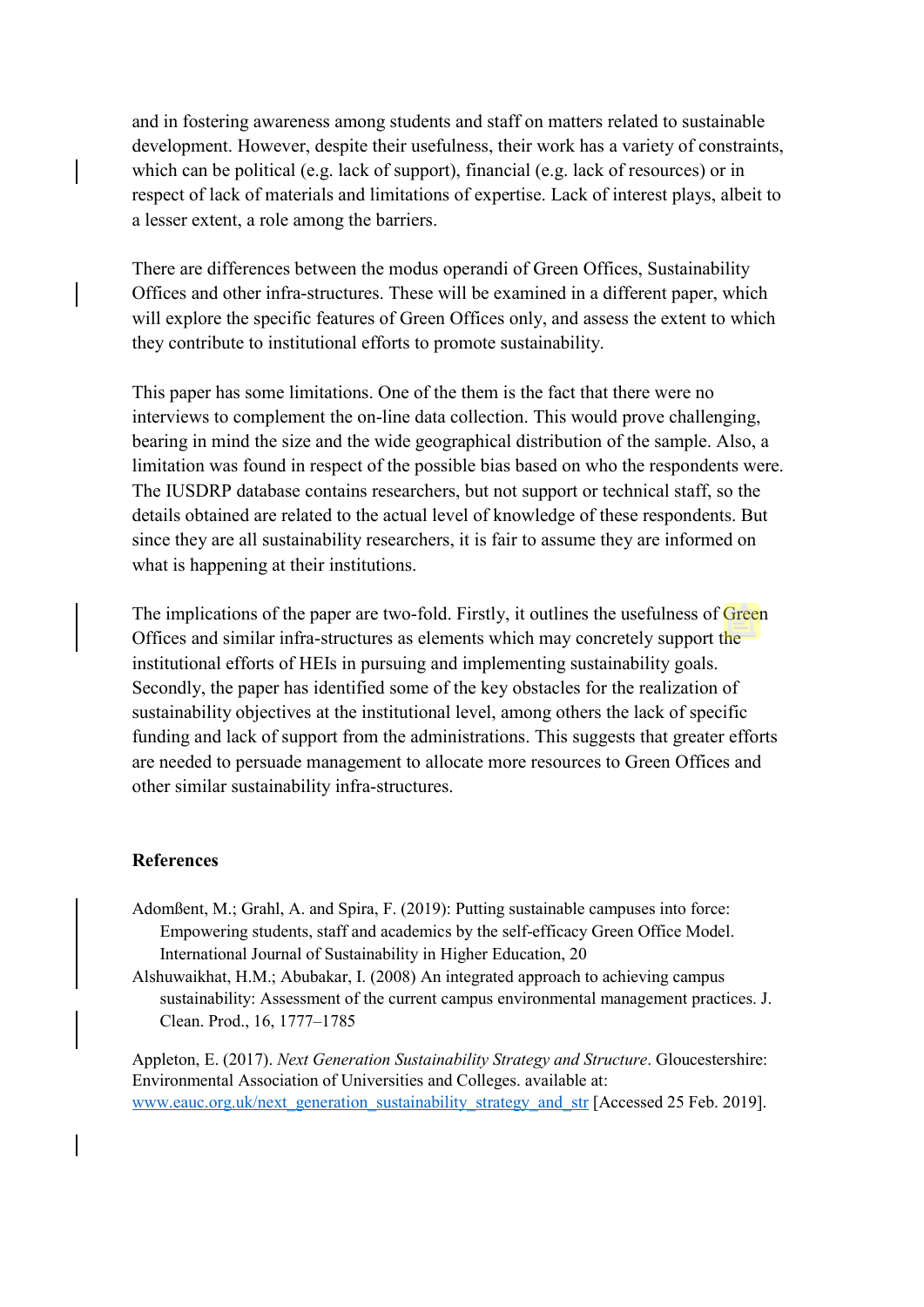Baker-Shelley, A., van Zeijl-Rozema, A. and Martens, P. (2017) 'A Conceptual Synthesis of Organisational Transformation. How to Diagnose, and Navigate, Pathways for Sustainability at Universities?', Journal of Cleaner Production 145: 262-276.

Bauer, M. / Bormann, I. / Kummer, B. / Niedlich, S. / Rieckmann, M. (2018): Sustainability Governance at Universities: Using a Governance Equalizer as a Research Heuristic. In:Higher Education Policy 31 (4), 491-511. DOI: 10.1057/s41307-018-0104-x.

Bergan S. (2004). *Student Participation in Higher Education Governance.* Available at: [https://www.semanticscholar.org/paper/STUDENT-PARTICIPATION-IN-HIGHER-](https://www.semanticscholar.org/paper/STUDENT-PARTICIPATION-IN-HIGHER-EDUCATION-Bergan/845aba2e03d09a9857682335d068d90cdda5dc06)[EDUCATION-Bergan/845aba2e03d09a9857682335d068d90cdda5dc06](https://www.semanticscholar.org/paper/STUDENT-PARTICIPATION-IN-HIGHER-EDUCATION-Bergan/845aba2e03d09a9857682335d068d90cdda5dc06) [Accessed 25 Feb. 2019).

Brandli LL, Leal Filho W, Frandoloso ML, Korf EP, Daris D. 2015. The environmental sustainability of brazilian universities: barriers and pre-conditions. In: Leal Filho W, Azeiteiro UM, Caeiro S, Alves F, editors. Integrating sustainability thinking in science and engineering curricula: Innovative approaches, methods and tools. Springer International Publishing; p. 63–74.

Chamlee-Wright, E. (Ed., 2015). *Liberal Learning and the Art of Self-Governance.* Milton Park: Routledge.

Dahle M, Neumayer E. 2001. Overcoming barriers to campus greening: a survey among higher educational institutions in London, UK. Int J Sustainability Higher Educ. 2:139–160.

Disterheft A, Caeiro S, Azeiteiro MU, Leal W (2013) Sustainability science and education for sustainable development in universities: a way for transition. In: Caeiro S et al (eds) Sustainability assessment tools in higher education institutions. doi:10.1007/978-3-319-02375- 5\_1

Disterheft, A., Azeiteiro, U.M., Leal Filho, W., and Caeiro, S. (2015) 'Participatory processes in sustainable universities – what to assess?', International Journal of Sustainability in Higher Education 16(5): 748–771

Drupp, M., Esguerra, A., Keul, L., Löw, D., Meisch, S. and Roosen-Runge, F. (2012). "Change from below – student initiatives for universities in sustainable development", in

Espinosa, R.M., Turpin, S., Polanco, G., De laTorre, A., Delfín, I. and Raygoza, I. (2008), "Integral urban solid waste management program in a Mexican university", Waste Management, Vol. 28 No. S1, pp. S27-S32

Ferrer-Balas, D., Buckland, H., and de Mingo, M. (2009) 'Explorations on the University's role in society for sustainable development through a systems transition approach. Case-study of the Technical University of Catalonia (UPC)', Journal of Cleaner Production 17(12): 1075–1085.

Grahl, A.T. (2016). *Sustainability Progress Report 2015*. Maastricht: Maastricht University Green Office. Available at:

[https://docs.wixstatic.com/ugd/88f954\\_ed12e268be2941e6adccb62d03804050.pdf](https://docs.wixstatic.com/ugd/88f954_ed12e268be2941e6adccb62d03804050.pdf) [Accessed 7 Mar. 2019].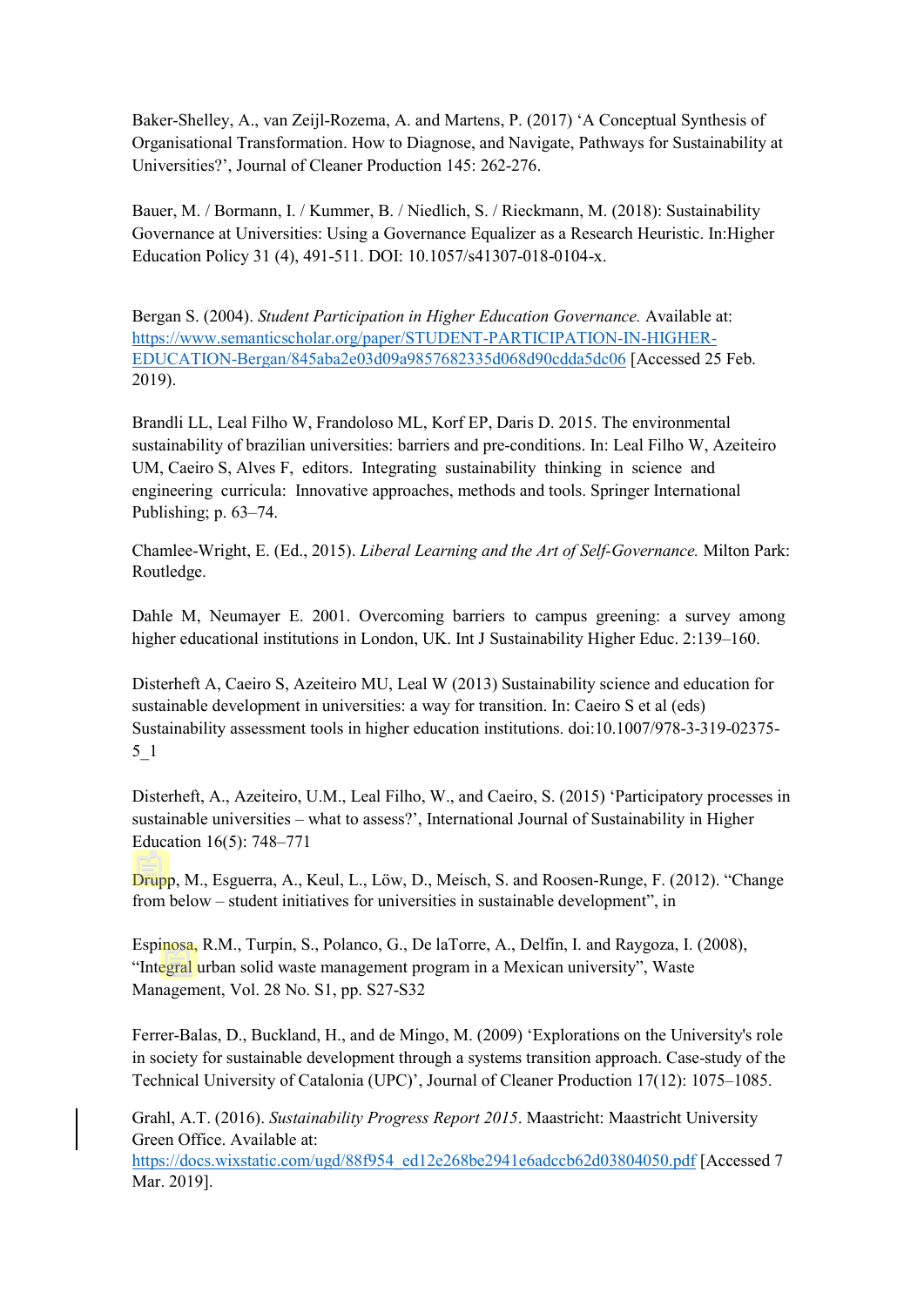Green Office Utrecht (2019). *Living Lab*. Available at: <https://www.uu.nl/en/organisation/green-office-utrecht/living-lab> [Accessed 25 Feb. 2019].

Green Office Wageningen (2018). *Green Teacher Awards.* Available at: <http://www.greenofficewageningen.nl/green-teachers-award/> [Accessed 7 Mar. 2019].

Hoover, E. and Harder, M.K. (2015) 'What lies beneath the surface? The hidden complexities of organizational change for sustainability in higher education', Journal of Cleaner Production, 106: 175-188.

Kerr, K.G. and Hart-Steffes, J.S. (2012). "Sustainability, student affairs, and students", *New Directions for Student Services*, Vol. 137, pp. 7-17.

Klemenčič, M. (2012). "Student Participation in Higher Education Governance in Europe", *International Higher Education,* Vol. 66, pp. 32-33.

Lambrechts W, Liedekerke KV an Van Petegem P (2018): Higher education for sustainable development in Flanders: balancing between normative and transformative approaches, Environmental Education Research, 24:9, 1284-1300, DOI:10.1080/13504622.2017.1378622

Leal Filho W. (ed) (2012) Sustainable development at universities: new horizons. In: Environmental education, communication and sustainability, vol 34. Peter Lang Internationaler Verlag der Wissenschaften, Bern

Leal Filho, W. (Ed.), *Sustainable Development at Universities.* Bern: Peter Lang Scientific Publishing, pp. 733-742.

Leal Filho W, Jim Wu Y-C., Brandli L.L., Avila L V, Azeiteiro U M, Caeiro S., da Rosa Gama Madruga LR (2017) Identifying and overcoming obstacles to the implementation of sustainable development at universities. Journal of Integrative Environmental Sciences Volume 14, 2017 - Issue 1

Leal Filho, W., Pallant, E., Enete, A., Richter, B., and Brandli, L. L. (2018) 'Planning and implementing sustainability in higher education institutions: an overview of the difficulties and potentials', International Journal of Sustainable Development and World Ecology. Published, doi: 10.1080/13504509.2018.1461707.

Leal Filho W (2011). About the role of universities and their contribution to sustainable development. High Educ Policy 24:427–438 (Palgrave)

Leal Filho, W., Shiel C., do Paço (2015): Integrative approaches to environmental sustainability at universities: an overview of challenges and priorities. Journal Journal of Integrative Environmental Sciences Volume 12, 2015 - Issue 1

Littledyke, M., Manolas, E., and Littledyke, R.A. (2013) 'A systems approach to education for sustainability in higher education', International Journal of Sustainability in Higher Education 14(4): 367–383.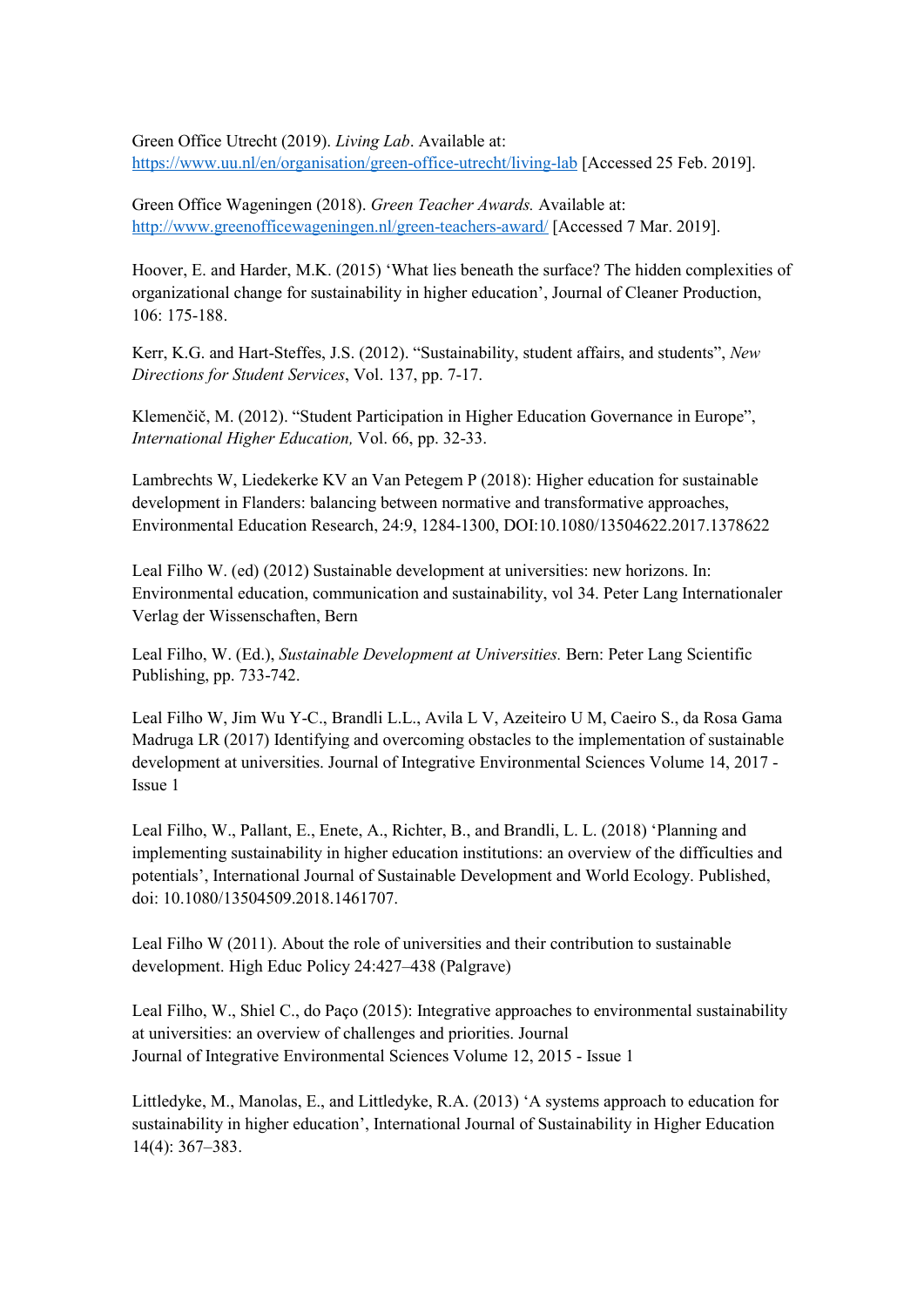Lozano, R. (2006) 'Incorporation and institutionalization of SD into universities. Breaking through barriers to change', Journal of Cleaner Production 14(9-11)

Lozano, R., Ceulemans, K., Alonso-Almeida, M., Huisingh, D., Lozano, F.J., and Waas, T.(2015) 'A review of commitment and implementation of sustainable development in higher education. Results from a worldwide survey', Journal of Cleaner Production 108: 1–18.

Lozano, R., Lukman, R., Lozano, F.J., Huisingh, D., and Lambrechts, W. (2013) 'Declarations for sustainability in higher education. Becoming better leaders, through addressing the university system', Journal of Cleaner Production 48: 10–19.

Maastricht University Green Office (2014). *Maastricht University Sustainability Roadmap 2030.* Available at: [https://docs.wixstatic.com/ugd/88f954\\_8e9877fbf5374cad84374f5a1c4c18f6.pdf](https://docs.wixstatic.com/ugd/88f954_8e9877fbf5374cad84374f5a1c4c18f6.pdf) [Accessed 7 Mar. 2019]

Mader, C., Scott G., and Dzulkifli, A.R. (2013) 'Effective change management, governance and policy for sustainability transformation in higher education', Sustainability 4(3): 264–284

Moore, J., Pagani, F., Quayle, M., Robinson, J., Sawada, B., Spiegelman, G., and van Wynsberghe, R. (2005) 'Recreating the university from within', International Journal of Sustainability in Higher Education 18(2): 65–80.

Mulder K (2010) Don't preach. Practice! value laden statements in academic sustainability education. Int J Sustain High Educ 11(1):74–85 (Emerald Group Publishing Limited). doi:10.1108/14676371011010066

Murray, J. (2018). "Student-led action for sustainability in higher education: a literature review". *International Journal of Sustainability in Higher Education.* Vol. 19 Issue: 6, pp. 1095-1110.

netzwerk n (2018). *Zukunftsfähige Hochschulen gestalten – Beispiele des Gelingens aus Lehre, Forschung, Betrieb, Governance und Transfer*. Available at: [https://netzwerk-n.org/wp](https://netzwerk-n.org/wp-content/uploads/2018/08/ONLINE_Print_Version_GoodPracticeSammlung2018_netzwerkn_OnlineVersion-1.pdf)[content/uploads/2018/08/ONLINE\\_Print\\_Version\\_GoodPracticeSammlung2018\\_netzwerkn\\_O](https://netzwerk-n.org/wp-content/uploads/2018/08/ONLINE_Print_Version_GoodPracticeSammlung2018_netzwerkn_OnlineVersion-1.pdf) [nlineVersion-1.pdf](https://netzwerk-n.org/wp-content/uploads/2018/08/ONLINE_Print_Version_GoodPracticeSammlung2018_netzwerkn_OnlineVersion-1.pdf) [Accessed 7 Mar. 2019].

Otto von Guericke Universität Magdeburg (2019). *Informationen zum Nachhaltigkeitsbüro*. Available at:<https://www.ovgu.de/nachhaltigkeitsb%C3%BCro-p-68354.html> [Accessed 7 Mar. 2019].

rootAbility and Leuphana University (2017). *Case Studies of Green Office*. Available at: [www.greenofficemovement.org/](http://www.greenofficemovement.org/)cases [Accessed 25 Feb. 2019].

rootAbility and Leuphana University (2019). *Green Office Model Guide.* Available at: [www.greenofficemovement.org](http://www.greenofficemovement.org/) [Accessed 25 Feb. 2019].

Schneidewind U (2014) Von der nachhaltigen zur transformativen Hochschule. Perspektiven einer "True University Sustainability". UmweltWirtschaftsForum 22:221–225. doi:10.1007/s00550-014-0314-7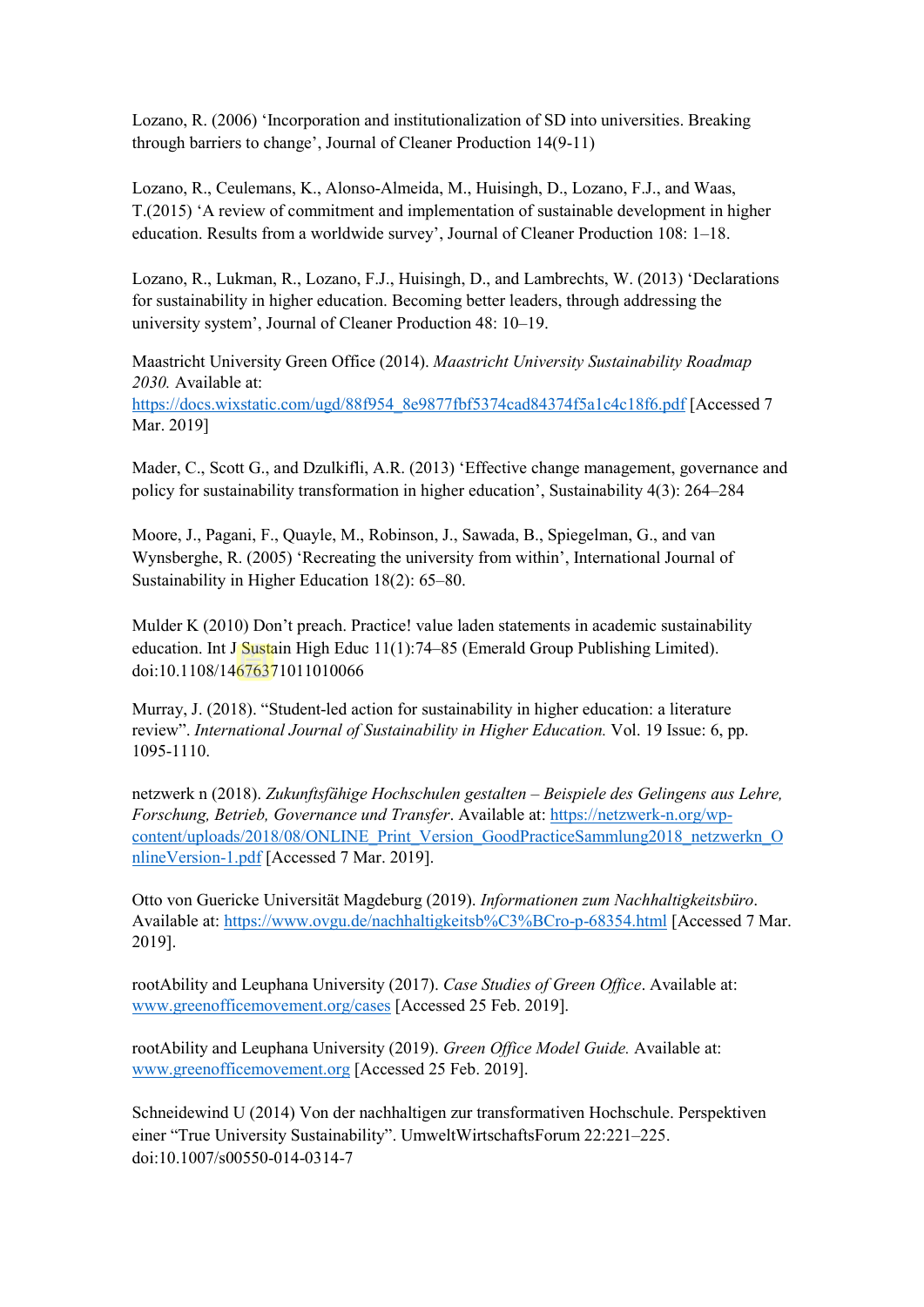Spira, F. (2012). "Sowing sprouts to engender greener universities – a qualitative study to explore the projects, challenges and strategies of sustainability student groups". *Maastricht Journal of Liberal Arts,* Vol. 4, pp. 41-55.

Spira, F., Tappeser, V., and Meyer, A. (2013) 'Perspectives on Sustainability Governance from Universities in the USA, UK, and Germany: How do Change Agents Employ Different Tools to Alter Organizational Cultures and Structures?', in S. Caeiro, W. Leal Filho, C. Jabbour, and U. M. Azeiteiro (eds.) Sustainability Assessment Tools in Higher Education Institutions. Mapping Trends and Good Practices around the World, Cham: Springer,pp. 175–187.

Spira, F. and Baker-Shelley, A. (2015). "Driving the Energy Transition at Maastricht University? Analysing the Transformative Potential of the Student-Driven and Staff-Supported Maastricht University Green Office", in Filho, W. L. (editor), *Transformative Approaches to Sustainable Development at Universities*. Hamburg: Springer, 207-224.

Sterling, S., Maxey, L. and Luna, H. (2013). *The Sustainable University: Progress and prospects.* Milton Park: Routledge.

Tilbury D (2012) Higher education for sustainability. A global review of commitment and progress. In: GUNI (ed) Higher education in the world 4. Higher education's commitment to sustainability: from understanding to action. GUNI series on the social commitment of universities 4, vol 1. Palgrave Macmillan, Basingstoke, pp 18–22

Vaughter, P., T. Wright, M. Mckenzie, and L. Lidstone. 2013. "Greening the Ivory Tower: A Review of Educatio Sustainability in Post-Secondary Education." Sustainability 5 (5): 2252– 2271: doi:10.3390/su5052252

Velazquez L, Munguia N, Sanchez M. 2005. Deterring sustainability in higher education institutions: An appraisal of the factors which influence sustainability in higher education institutions. Int J Sustainability Higher Educ. 6:383–391.

Verhulst E, Lambrechts W (2015): Fostering the incorporation of sustainable development in higher education. Lessons learned from a change management perspective. Journal of Cleaner Production 106 (2015) 189-204.

Wals, A. E. J. 2014. "Sustainability in Higher Education in the Context of the un DESD: A Review of Learning and Institutionalization Processes." Journal of Cleaner Production 62: 8–15. doi:10.1016/j.jclepro.2013.06.007.

Wals, A. E. J., and J. Blewitt. 2010. "Third-wave Sustainability in Higher Education: Some (Inter)National Trends and Developments." In Sustainability Education: Perspectives and Practice across Higher Education, edited by P. Jones, S. Selby and S. Sterling, 55–74. London: Earthscan

Wals, A. and Jickling, B. (2009). "A framework for young people's participation in sustainability", in Blaze Corcoran, P. and Osano, P.M. (eds.), *Young people, education and sustainable development: Exploring principles, perspectives, and praxis*. Wageningen: Wageningen Academic Publishers, pp. 77-84.